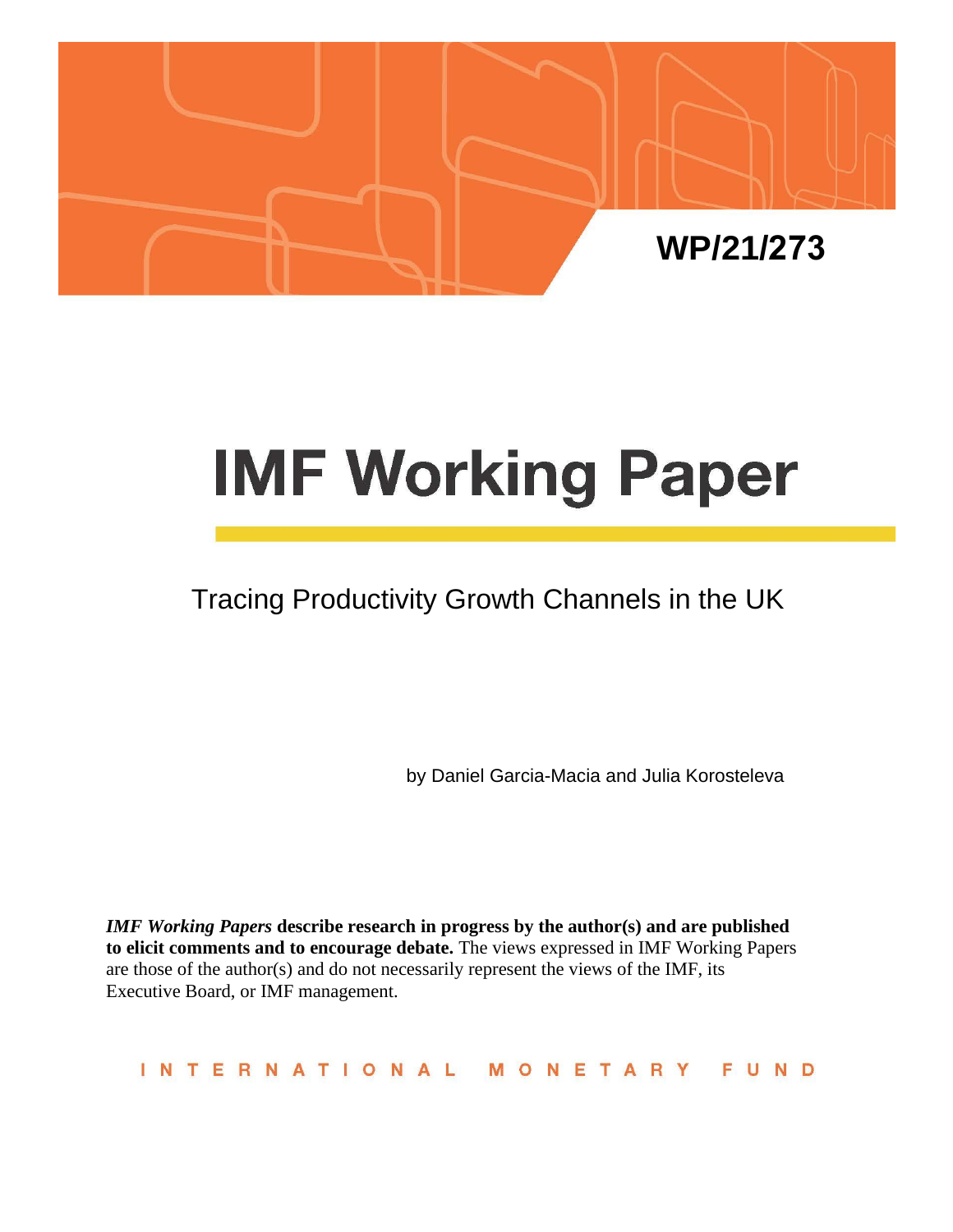# **IMF Working Paper**

#### European Department

# **Tracing Productivity Growth Channels in the UK<sup>1</sup>**

#### **Prepared by Daniel Garcia-Macia and Julia Korosteleva**

Authorized for distribution by Mark Flanagan

November 2021

*IMF Working Papers* **describe research in progress by the author(s) and are published to elicit comments and to encourage debate.** The views expressed in IMF Working Papers are those of the author(s) and do not necessarily represent the views of the IMF, its Executive Board, or IMF management.

#### **Abstract**

What drove the UK productivity slowdown post-GFC, and how is the post-Covid recovery expected to differ? This paper traces the sources of TFP growth in the UK over the last two decades through the lens of a structural model of innovation, using registry data on the universe of firms. The dominant innovation source in the pre-GFC decade were improvements by incumbent firms on their own products, whereas creation of new varieties by entrants took a leading role post-GFC. In the Covid recovery, survey data suggests that creative destruction (i.e., innovation replacing other firms' products) is expected to gain importance. This emphasizes the need for growth policies that facilitate labor and capital reallocation across firms, in addition to R&D support.

JEL Classification Numbers: E24, O30, O40, O52

Keywords: economic growth, innovation, creative destruction.

Authors' E-Mail Addresses: [dgarciamacia@imf.org](mailto:dgarciamacia@imf.orga) and [j.korosteleva@ucl.ac.uk.](file://///data3/users3/DGarciaMacia/My%20Documents/EUR/UK/productivity/WP/j.korosteleva@ucl.ac.uk)

<sup>&</sup>lt;sup>1</sup> This paper benefited from the guidance of Mark Flanagan, and from comments and suggestions by Jiaqian Chen, Ruo Chen, Raphael Espinoza, Daniel Gallagher, Niels-Jakob Hansen, Richard Harrison, Dora Iakova, Carlos Mulas-Granados, Alice Pugh, Linda Timson, Victoria Watson, and David Whitaker. Thanks are extended to Nicholas Bloom and Philip Bunn for providing statistics from the Decision Makers Panel. Prof. Korosteleva also acknowledges support from European Union's Horizon 2020 research and innovation programme under grant agreement No. 822781 GROWINPRO – Growth Welfare Innovation Productivity. This work mainly was produced using statistical data from ONS. The use of the ONS statistical data in this work does not imply the endorsement of the ONS in relation to the interpretation or analysis of the statistical data. This work uses research datasets which may not exactly reproduce National Statistics aggregates.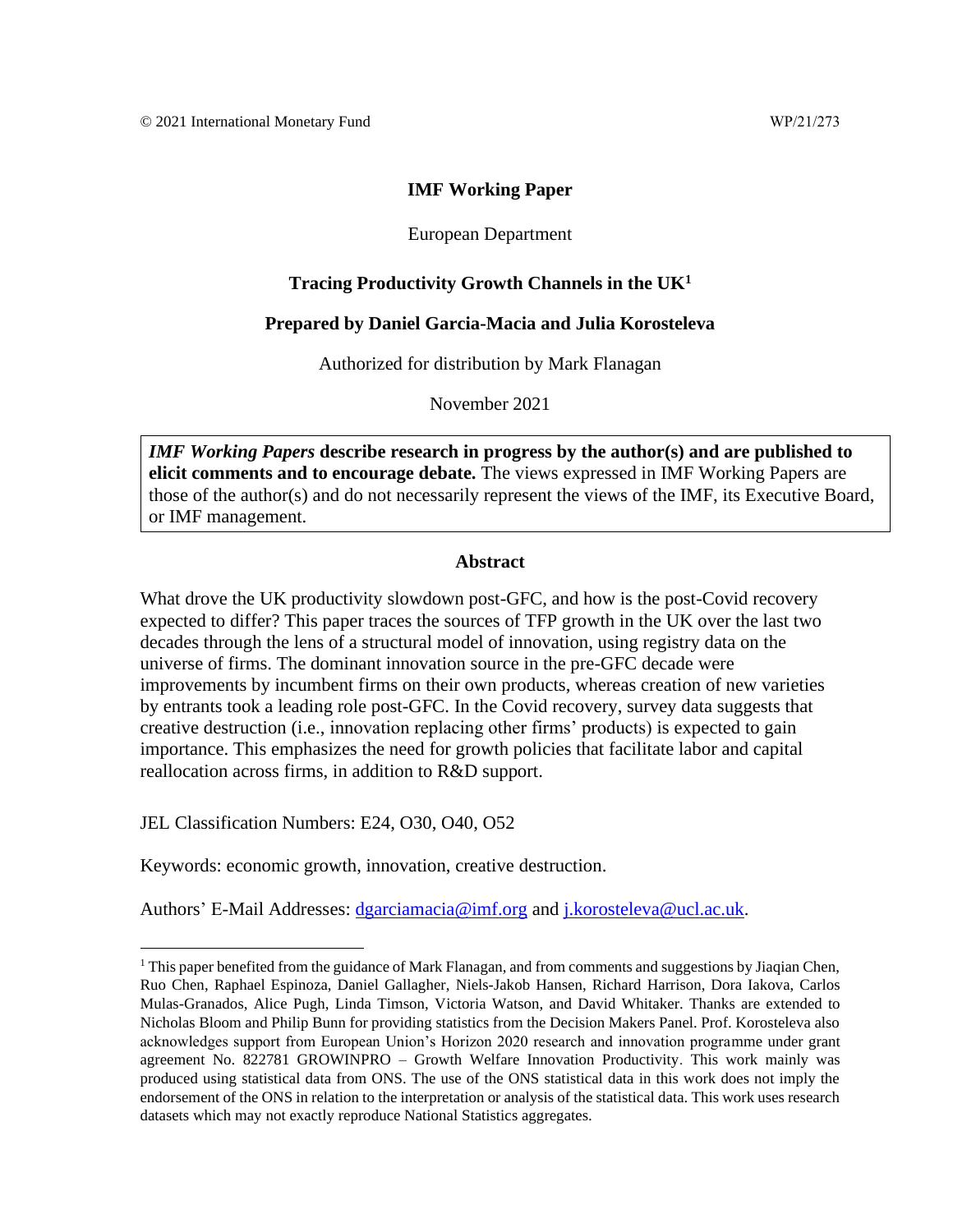# **CONTENTS**

|                                                                                      | $\overline{4}$ |
|--------------------------------------------------------------------------------------|----------------|
|                                                                                      |                |
|                                                                                      |                |
|                                                                                      | 9              |
|                                                                                      |                |
|                                                                                      |                |
|                                                                                      |                |
|                                                                                      |                |
| C. Innovation Sources 15                                                             |                |
|                                                                                      |                |
|                                                                                      |                |
|                                                                                      |                |
| <b>TABLES</b>                                                                        |                |
|                                                                                      |                |
|                                                                                      |                |
| Table 3. Moments by Sector, 2010–2019<br>13                                          |                |
| Table 4. Moments by Sector Tradability, 2010–2019 _______________________________14  |                |
|                                                                                      |                |
| Table 6. Model Fit, Market Economy, 2010–2019___________________________________15   |                |
| Table 7. UK Market Economy: Sources of Innovation over Time______________________16  |                |
|                                                                                      |                |
| Table 9. Sources of Innovation by Sector, 2010–2019<br>18                            |                |
| Table 10. Sources of Innovation by Tradability, 2010–2019 ________________________18 |                |
| <b>APPENDICES</b>                                                                    |                |
|                                                                                      | 28             |
|                                                                                      | 30             |
|                                                                                      |                |
| References                                                                           | 26             |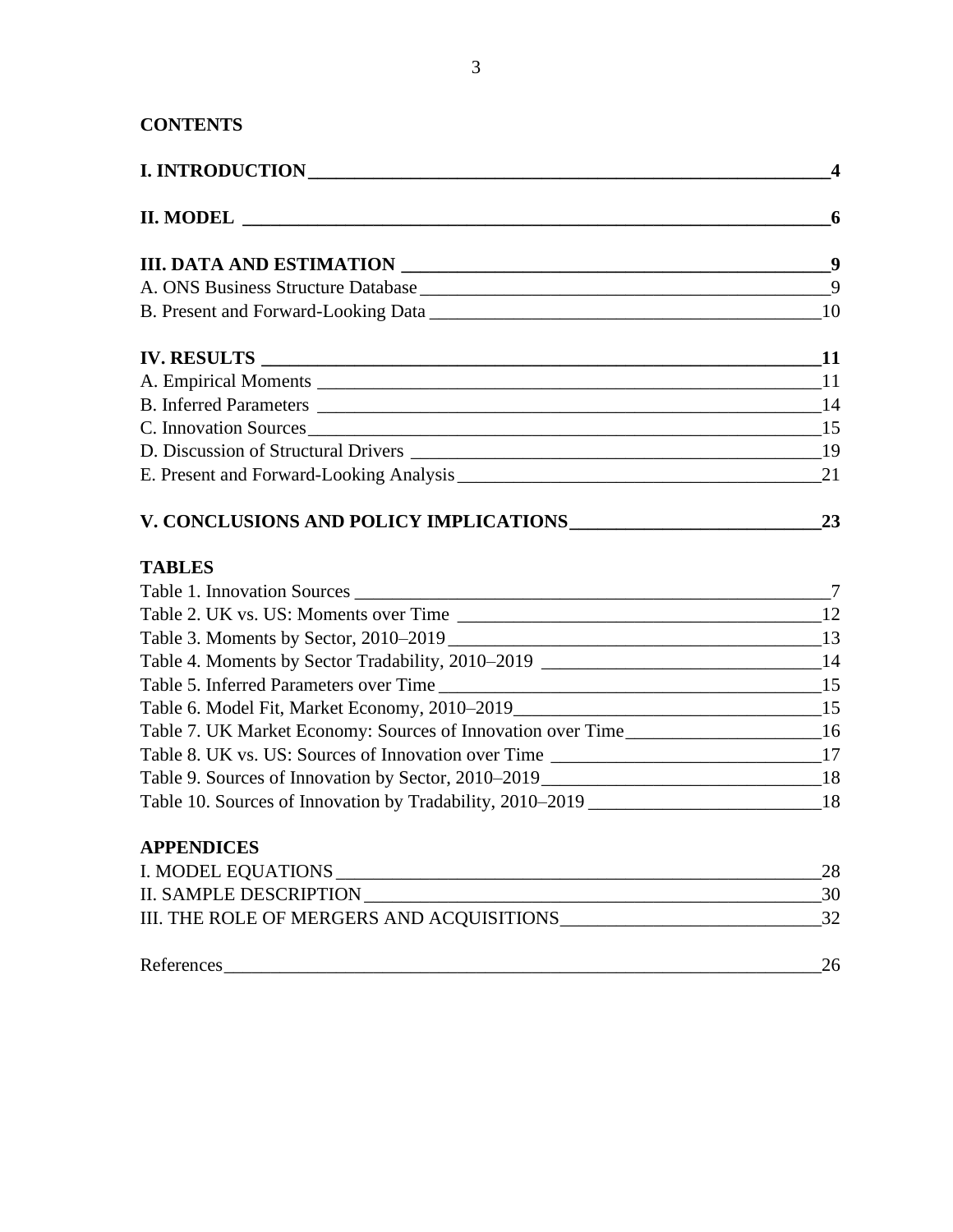#### **I. INTRODUCTION**

UK productivity growth has been lackluster over the decade following the Global Financial Crisis—even more so than in other advanced economies. While part of that is driven by a decline in investment, the supply-side component that has underperformed the most is total factor productivity (Chart 1). Several hypotheses have been advanced for the TFP growth decline, including legacy effects from both the dotcom and global financial crises (GFC), the stagnation of laggard or small-scale firms, the UK's reliance on the service sector, mismeasurement of intangible investment, or diminishing technological opportunities.<sup>1</sup> However, none of these channels seems to provide a holistic explanation; the literature still refers to this period as the "UK's productivity puzzle".



If the pre-Covid period remains a puzzle, the evolution of productivity after the structural shocks caused by Covid and Brexit is even more uncertain. Some analysists view the economy on the edge of a productivity boom, taking the shape of a wave of creative destruction, while others anticipate that depressed innovation will give way to persistent scarring. Optimists point to new sectors with potential to be future sources of growth, such as digital and green, while pessimists emphasize difficulties in reallocating workers from the traditional sectors most affected by the shocks. IMF forecasts continue to identify TFP growth as the weaker component of the UK recovery in the medium run (Chart 2), based on the experience of past recessions in advanced economies, including those caused by epidemics (IMF, 2021a).

<sup>&</sup>lt;sup>1</sup> See e.g., Goodridge et al. (2013), Barnett et al (2014), Haldane (2017), Castellani et al. (2018), Goodridge et al. (2018), and OECD (2020).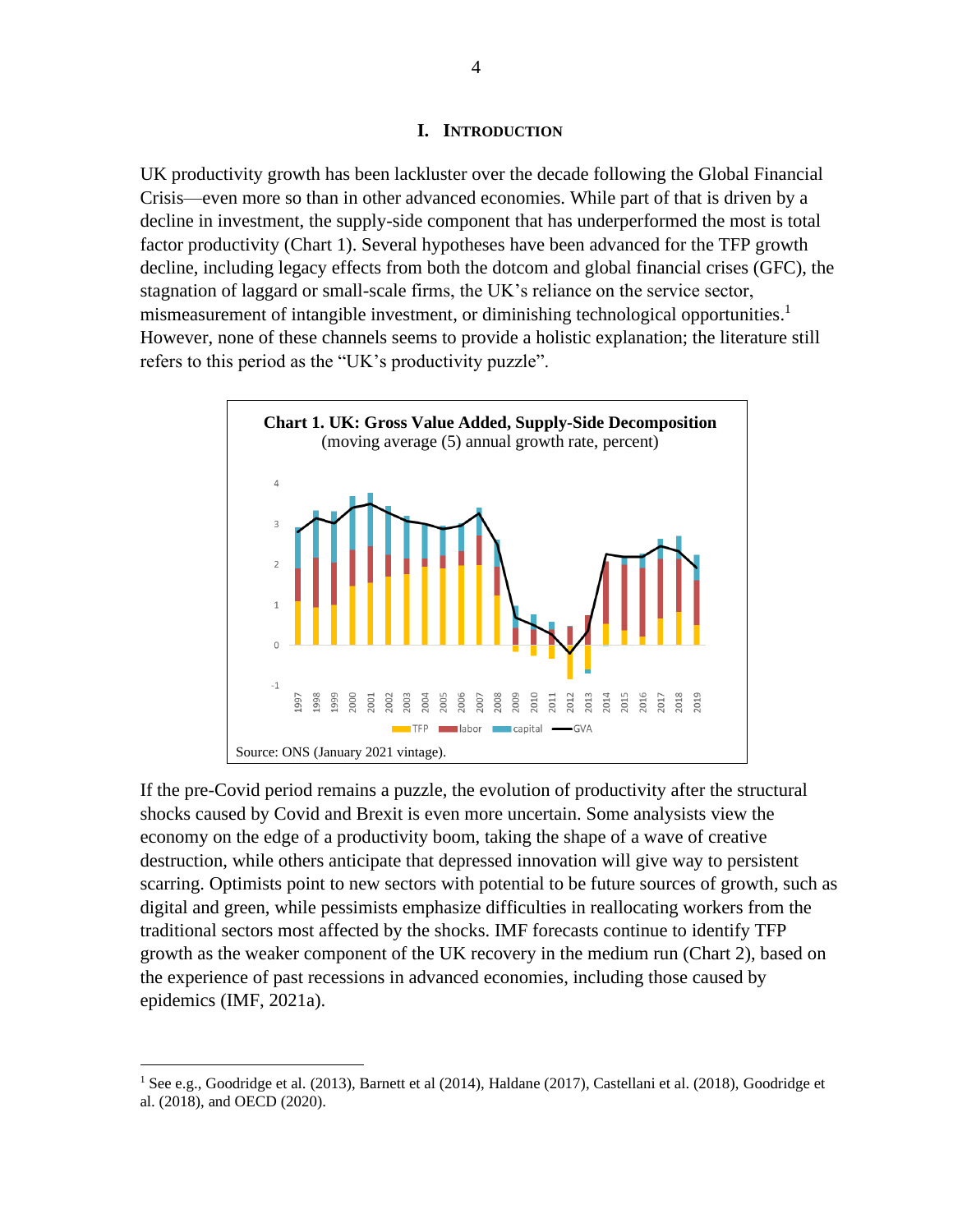

In this context, the government's Plan for Growth (HM Treasury, 2021) and Innovation Strategy (BEIS, 2021) situate innovation as one of the main pillars of the post-Brexit growth strategy. The government has set a target for total R&D investment to reach 2.4 percent of GDP by 2027 (from 1.7 percent in 2019), which will be underpinned by a review of R&D tax reliefs, and commits to increasing annual public R&D investment to £22 billion (about 0.9 percent of GDP).<sup>2</sup> Achieving these targets would contribute to reduce the economic scarring caused by an incomplete TFP recovery. The other two main pillars of the Plan for Growth infrastructure and skills—would also help to sustain the recovery by facilitating the reallocation of capital and labor towards sectors with better prospects. Notably, the plan also singles out specific sectors with higher growth potential, including digital and clean energy.

Nonetheless, the degree to which the government should intervene to promote private investment, including in R&D, and whether or how the approach should be tailored by sector depend on which channels of productivity growth dominate. For example, the optimal subsidy for innovation in the form of creative destruction is lower than for less disruptive forms of innovation, as creative destruction entails not only positive knowledge spillovers but also a negative "business stealing" externality (see Atkeson and Burstein, 2019). Instead, creative destruction would put the onus on policies to permit a rapid reabsorption of displaced workers and capital, such as enhanced active labor market policies and ample financing for viable firms. Hence, successful policy design relies on an understanding of the role of creative destruction vs other sources of growth across the economy.

This paper aims to inform the debate on the drivers of productivity growth in the UK and the optimal policies to boost it by addressing the following questions:

1. What sources of innovation account for the decline in UK TFP growth over the last decade, compared with the 2000s?

<sup>2</sup> [https://www.gov.uk/government/consultations/rd-tax-reliefs-consultation.](https://www.gov.uk/government/consultations/rd-tax-reliefs-consultation)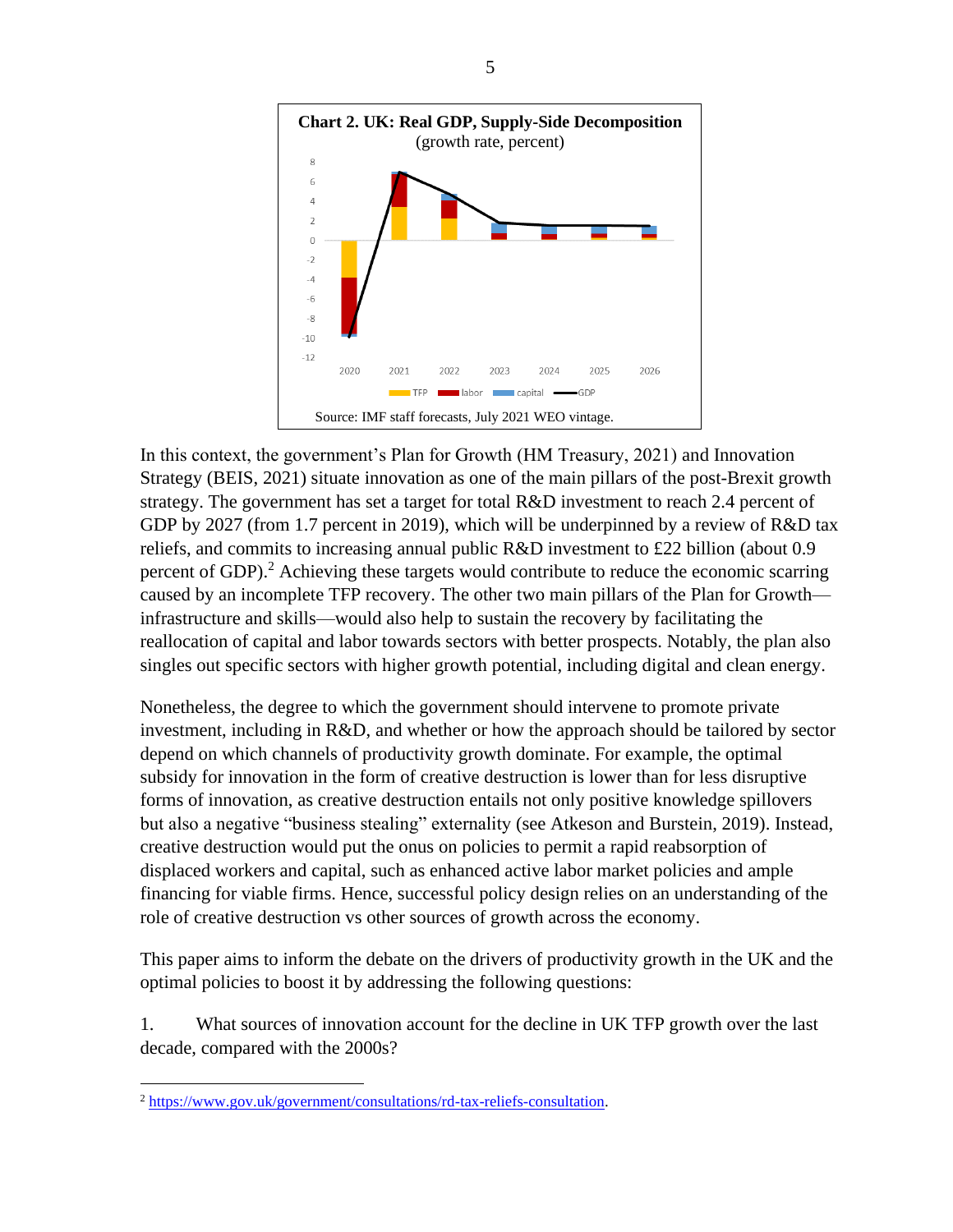- 2. Do major peers (namely the US) feature similar patterns?
- 3. How do the sources of innovation vary by economic sector?
- 4. What sources are expected to dominate in the post-Covid era?
- 5. What are the implications for optimal innovation and growth policies?

To answer these questions, the paper provides an accounting of the sources of productivity growth in the UK using a state-of-the-art decomposition previously applied to the US (Garcia-Macia, Hsieh and Klenow, 2019). This decomposition reveals how the sources of innovation have evolved, distinguishing between creation of brand-new varieties, creative destruction of other firm's existing varieties, and quality improvements on existing varieties. For each of these three categories, it also identifies the relative contributions of entrant and incumbent firms.

The estimation mainly uses data from the UK's Office of National Statistics (ONS) firm registry covering the past two decades. It finds that own innovation was the dominant source of growth in the pre-GFC period, although creative destruction, especially by incumbents, was relatively more prevalent than in the US. In the post-GFC period, though, it appears that the majority of (the lower) TFP growth came from creation of new varieties by entrants.

The estimation is also done by sector, with an emphasis on large traditional sectors, such as manufacturing and retail, as well as on sectors with growth potential, such as information and communication technologies (ICT). The modest productivity growth seen in manufacturing has been split between own innovation and creative destruction by incumbents, while faster growth in ICT has been due to a relatively larger contribution of new varieties and creative destruction, and in retail to own innovation. Productivity in tradable sectors as a whole grew less than non-tradables, with new variety creation by entrants the only source that was relatively more important for tradables.

As a forward-looking complement to the ONS data, the BoE's Decision Maker Panel (DMP) survey data is also employed to shed light on how the sources of productivity growth may shape up in the immediate post-Covid future. Firm expectations point to an incoming wave of creative destruction, consistent with the view that Covid will lead to a period of intense factor reallocation across firms.

The rest of the paper is organized as follows. Section II summarizes the model. Section III presents the data and identification method. Section IV discusses the results of the estimation. Section V concludes with policy implications.

# **II. MODEL**

The paper uses the growth model developed by Garcia-Macia, Hsieh and Klenow (2019), henceforth GHK. In the model, productivity growth can occur from three sources: 1) creation of new varieties (a la Romer, 1990); 2) creative destruction of a firm's existing varieties by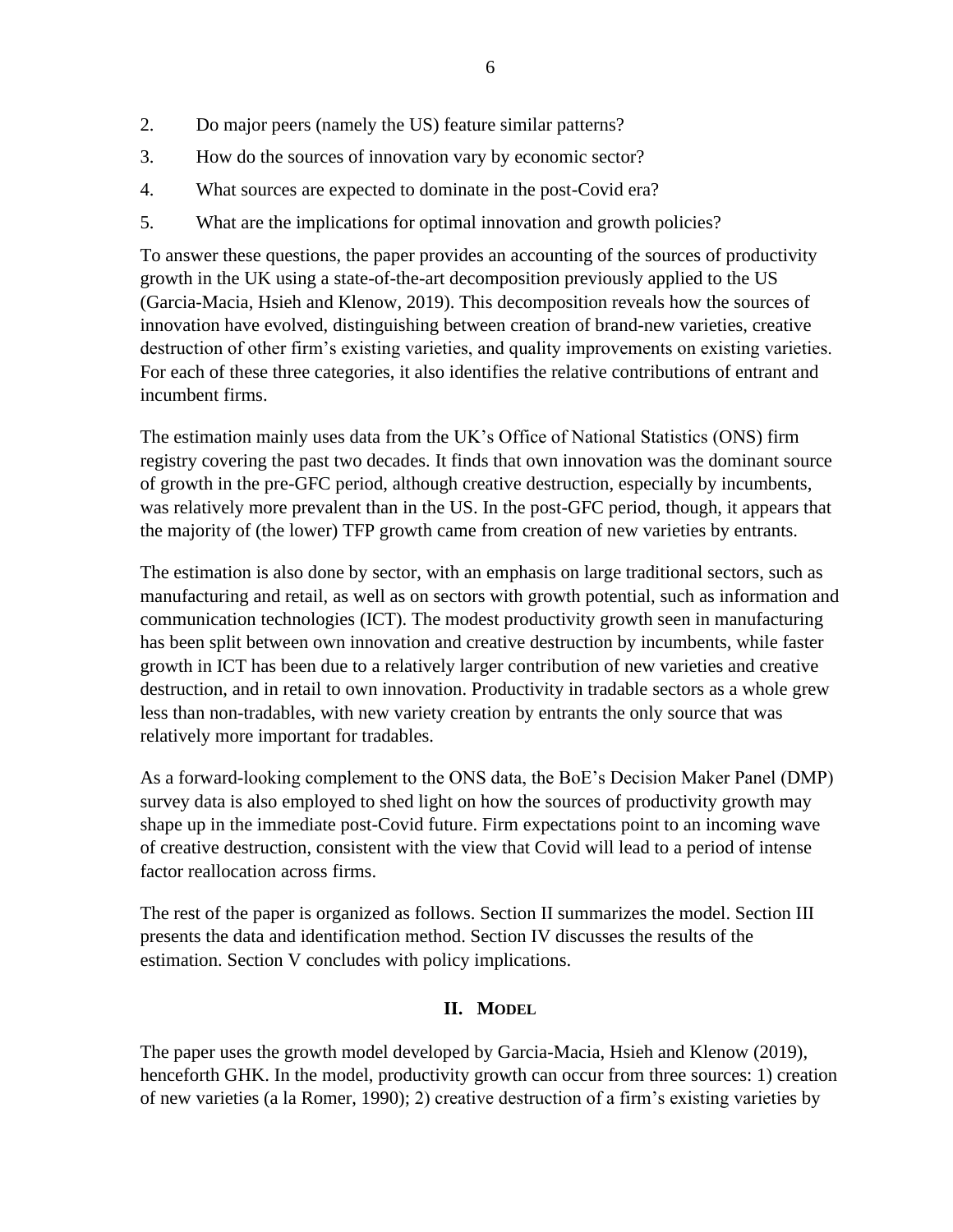another firm (as in the models of Aghion and Howitt, 1992, and Klette and Kortum, 2004); and 3) improvement in the productivity of a firm's own varieties. Sources 1) and 2) can be further decomposed into the contributions of entrant and incumbent firms, while source 3) is only available to incumbent firms.

For intuition, new varieties (source 1) capture products that become newly available in a given market; for example, an Indian restaurant opening in a town where there was none. Creative destruction (source 2) occurs when a firm innovates by improving upon the quality or efficiency of an existing product produced by another firm, and by doing so takes over the market from the original firm. An example would be a new Tesco store that drives out of business the local grocery store. Finally, own improvements (source 3) encompass any increase in the quality or efficiency of the products produced by an incumbent firm. Examples could be a new Land Rover model, or a streamlined production line.

The main model ingredients are as follows (see Appendix I for the full set of equilibrium equations). Firms are defined as a collection of varieties (or products) with heterogenous quality levels. Innovation of different types occurs randomly with a given probability per existing variety. As shown in Table 1, each existing variety can only experience at most one type of innovation per period: it can either be improved by its owner (with probability  $\lambda_i$ ), creatively destroyed by another incumbent (probability  $(1-\lambda_i)^*\delta_i$ ), or creatively destroyed by an entrant  $((1 - \lambda_i)^*(1 - \delta_i)^*\delta_e)$ . The creative destruction probabilities  $\delta_i$  and  $\delta_e$  are defined as conditional on own innovation not taking place, hence the term  $(1 - \lambda_i)$  in the unconditional probability. The underlying assumption is that own innovation protects a variety from creative destruction. The arrival rate of brand-new varieties created by entrants ( $\kappa_e$ ) or incumbents  $(\kappa_i)$  is also proportional to the number of existing varieties.

All types of innovation imply an increase in the quality of the innovated variety. "Quality" should be broadly understood as the amount of utility generated by a given product per unit of input. Thus, quality increases also encompass process or efficiency improvements. The quality step size of innovations on existing qualities is drawn from a Pareto distribution with shape parameter  $\theta$  and scale parameter equal to 1 (so the minimum possible net improvement is zero). The quality of brand-new varieties is drawn from the existing quality distribution and multiplied by parameter  $s_k \leq 1$ .

| <b>Table 1. Innovation Sources</b>     |                                                          |                             |  |
|----------------------------------------|----------------------------------------------------------|-----------------------------|--|
| Source                                 | <b>Unconditional probability</b><br>per existing variety | <b>Quality step</b><br>size |  |
| Own-variety improvements by incumbents | λi                                                       | Pareto $(1,\theta)$         |  |
| Creative destruction by incumbents     | $(1-\lambda_i)^*\delta_i$                                | Pareto $(1,\theta)$         |  |
| Creative destruction by entrants       | $(1-\lambda_i)^*(1-\delta_i)^*\delta_e$                  | Pareto $(1,\theta)$         |  |
| New varieties from incumbents          | Кi                                                       | $S_{\kappa}$                |  |
| New varieties from entrants            | $\kappa_{e}$                                             | $S_{K}$                     |  |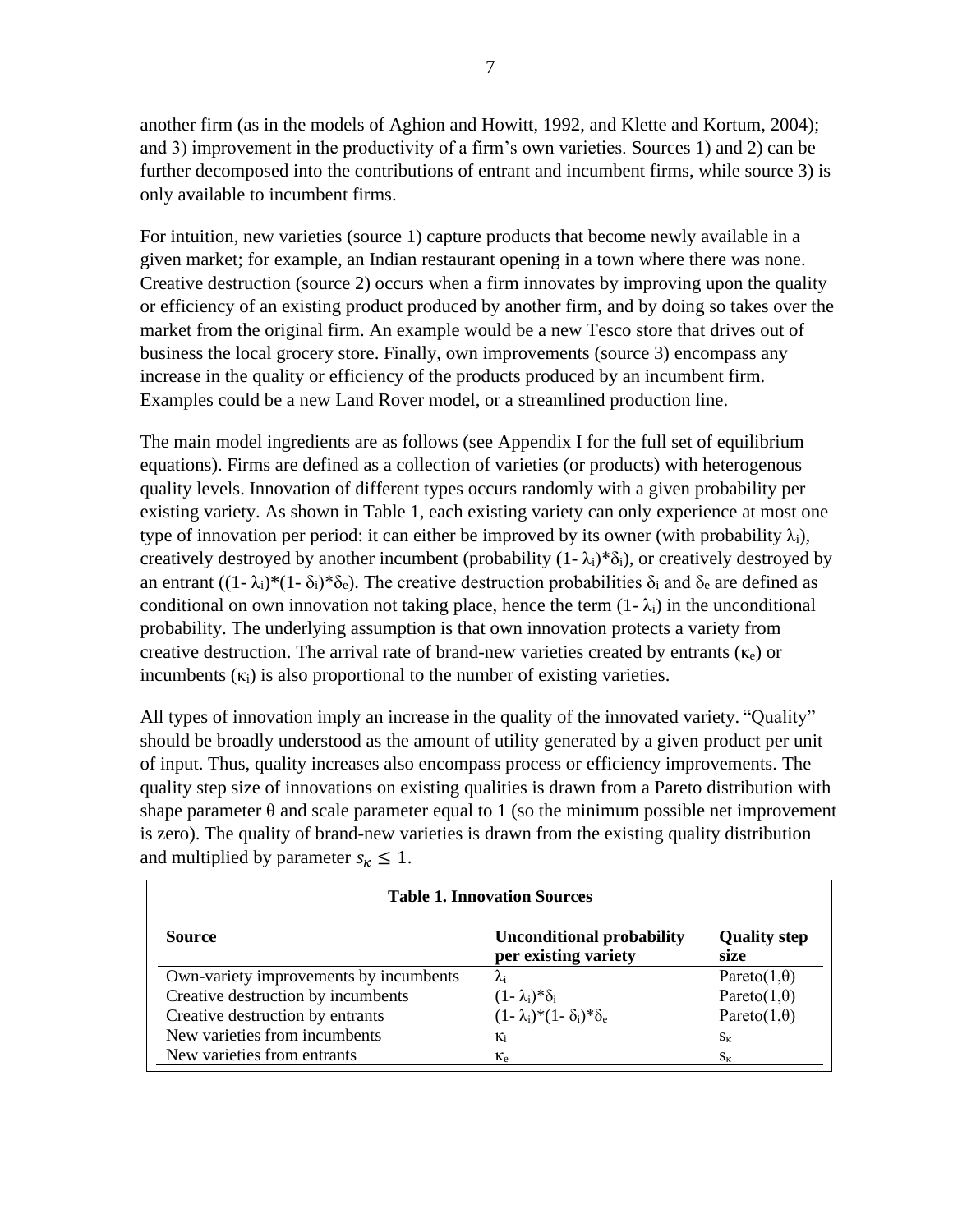The only factor of production in the model is labor, so output per variety is equal to the variety's quality times labor. Firms are also subject to overhead production costs in terms of labor, implying that a minimum level of profitability (and thus quality) is required for production of a variety. The parameter  $\psi$  indicates the relative quality of the break-even variety, i.e., the quality that makes the net present value of a variety's profits equal to zero. The labor supply grows at a constant rate. Households consume a CES aggregator of all varieties produced in the economy, with elasticity of substitution  $\sigma$ .

Entrant firms start with one variety, either newly created or obtained by creative destruction of an existing variety. Over time, firms grow (in both output and employment) if they creatively destroy more varieties, and/or if they improve the quality of their varieties. Firms exit if they either lose all their varieties due to creative destruction by other firms, or if the relative quality of their varieties drifts below the break-even threshold. The latter may happen as the aggregate wage grows over time, raising overhead costs.

Profit maximization implies that firms that increase their number of varieties and/or their quality will also increase their employment.<sup>3</sup> The novelty of the model is that it describes how the different sources of innovation, undertaken by entrant and incumbent firms, have distinct implications for the distribution and dynamics of employment across firms.<sup>4</sup> Hence, the contributions of each source can be inferred using a representative panel dataset with information on employment across firms and firm population dynamics.

For example, a higher rate of creative destruction will lead to an increased frequency of large employment changes at the firm level, as innovating firms capture the market share of other individual firms, whereas own-variety improvements will tend to cause smaller labor inflows for the innovating firm and a more dispersed employment loss for other firms. Higher firm exit rates (if sustained over time) are also a sign of more creative destruction, as creative destruction puts incumbents at a higher risk of losing their varieties. Instead, creation of new varieties will manifest in a growing number of firms in the economy (assuming a stationary distribution of varieties per firm) and growing employment (as average employment per firm is constant over time). Regarding the relative contributions of entrants vs incumbents, a larger share of employment by entrants signals a higher rate of entrant innovation, while higher average growth of firms over their lifetime signals a greater importance of incumbents.

Focusing on firm and employment dynamics in the model allows the estimation to cover the universe of firms. Other relevant variables such as R&D spending or patents would not be available for all firms, and would not cover all types of innovation, especially by young and small firms. Similarly, the capital stock is measured with more noise for smaller firms. GHK

<sup>&</sup>lt;sup>3</sup> Productivity growth is also followed by employment growth in the data (see, e.g., Moral-Benito, 2018).

<sup>4</sup> While this is a closed-economy model, firm-level innovation can be interpreted more generally as adoption of technologies, including those invented or developed abroad.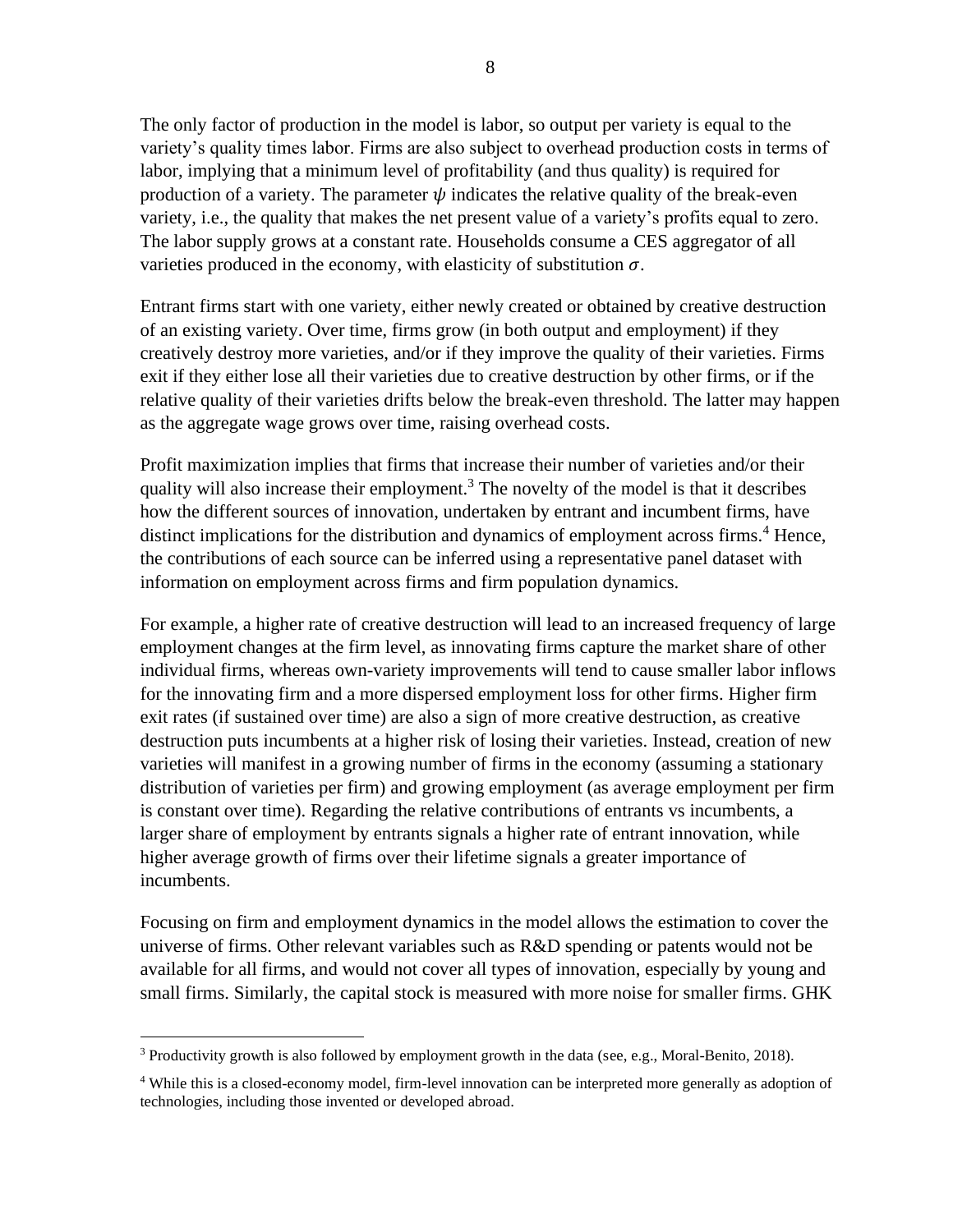show that results are robust to using output, which includes capital returns, instead of employment shares (using data from the US, an economy with broadly comparable product and factor market flexibility). This implies that labor-substituting innovation, which would tend to move output and employment in opposite directions, does not play a substantial role on aggregate.

The model equilibrium is simulated numerically. The simulation tracks the lifetimes of overlapping cohorts of firms as they are created, grow over time, and, if they lose all their varieties, die. Such simulation will permit to compare key moments in the model vs the data.

# **III. DATA AND ESTIMATION**

#### **A. ONS Business Structure Database**

The main estimation uses data from the ONS's Business Structure Database (BSD), which covers about 99 percent of UK firms over 1997–2019. Our sample excludes publicly-owned firms, not-for-profit firms, and product categories dominated by publicly-owned firms, since employment changes in those firms are not necessarily driven by profit maximization. This also avoids capturing the effects of privatizations or nationalizations. Appendix II describes the sample in further detail.

The full list of moments needed to estimate the model is displayed in Table 2.<sup>5</sup> Multifactor productivity (or TFP) annual growth rates for the total market economy and by sector are publicly available at the ONS website (this paper uses the January 2021 vintage).<sup>6</sup> All other moments are calculated from the BSD firm-level data. The job creation (destruction) rate is defined as the total change in employment in firms with growing (declining) employment, divided by the average of current and past employment. Firm-level employment changes are calculated netting out sector-level (5-digit SIC categories) employment changes, in order to avoid capturing shocks not related to firm-level innovation such as changes in sector-level demand.<sup>7</sup>

A key assumption of the model is that employment evolves in proportion to productivity (or quality) growth, which is a consequence of profit maximization by firms facing a downwardsloping demand. To avoid bias due to temporary frictions in labor reallocation, which would cause an underestimation of the role of creative destruction, the paper focuses on the medium run, defining a period as 5 years.

 $<sup>5</sup>$  The only moment in the list that is not targeted is total employment. The simulated sample features less total</sup> employment than the data, as this allows to reduce computational time.

<sup>&</sup>lt;sup>6</sup> Since the only production factor in the model is labor, the model is silent on whether the empirical productivity target should be multi-factor or labor productivity. The empirical strategy targets multi-factor productivity because it is a less volatile statistic and less subject to transitional dynamics after aggregate shocks.

<sup>&</sup>lt;sup>7</sup> Since some firms switch sectors over time, sectors are kept fixed at their initial-year values.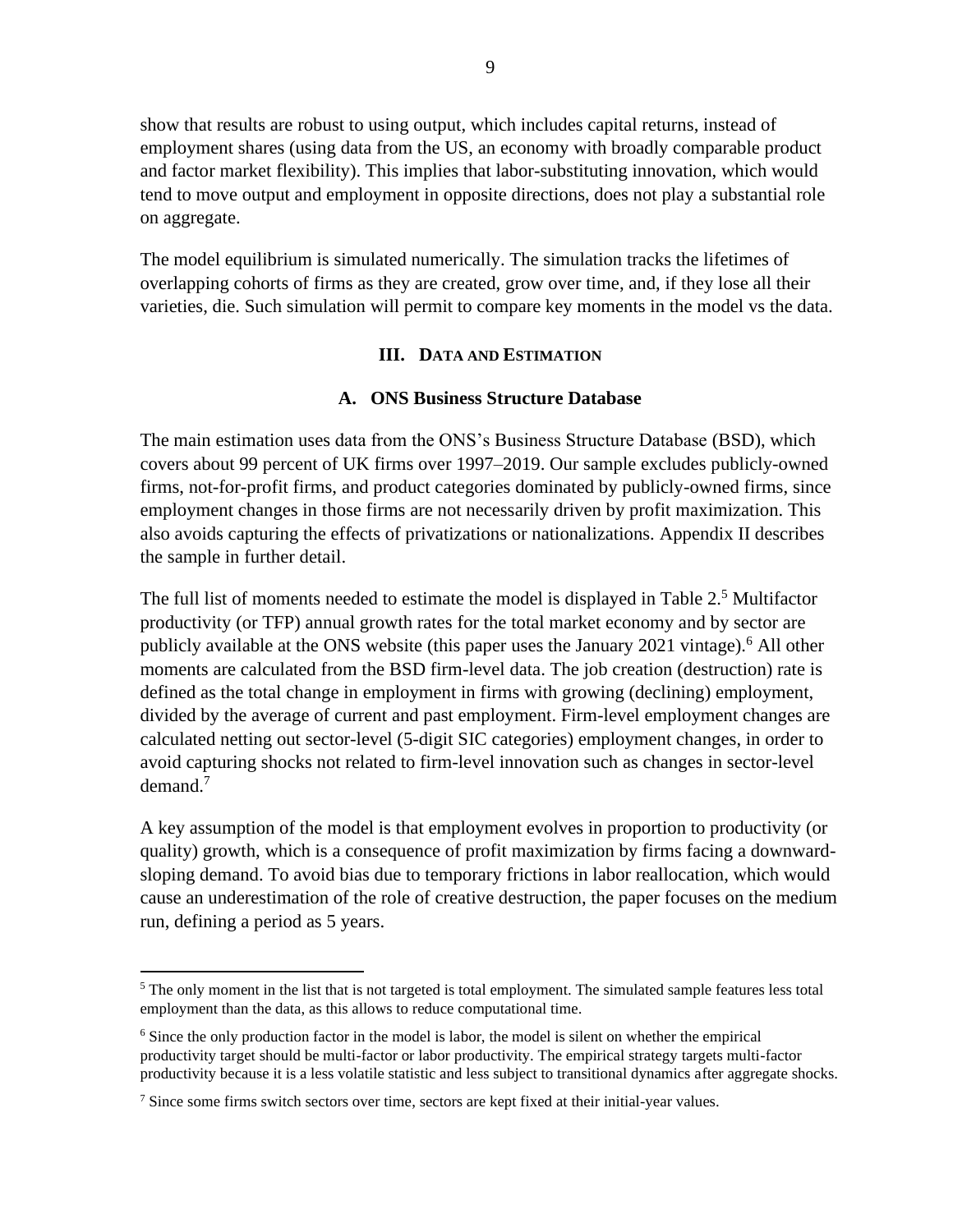Specifically, moments are calculated for four  $5$ -year periods<sup>8</sup>, which are then averaged into two 10-year blocks: pre-GFC (1998–2007) and post-GFC (2010–2019). The GFC years— 2008 and 2009—are excluded, since they feature strongly negative TFP growth (see Chart 3). The model cannot fit negative TFP growth as it is not meant to describe short-run aggregate fluctuations.



The paper estimates the sources of innovation for the aggregate market economy as well as for select large sectors. It also compares the results in tradable vs non-tradable sectors, where tradable 2-digit SIC sectors are defined as those where more than 10 percent of total demand was traded on average for 1997–2015, following Broadbent et al. (2019). This threshold roughly splits the sample in half.

The estimation employs the Simulated Method of Moments. This is, it finds the set of parameters that minimizes the sum of squared distances between statistical moments calculated for a model-simulated population of firms and their values in the data.

# **B. Present and Forward-Looking Data**

To predict how the sources of innovation may evolve after Covid, the paper also uses data from the Decision Makers Panel (DMP). The DMP surveys both the realized and 1-yearahead expected flows of employment by firm at a quarterly frequency, from 2016Q4 to 2021Q2, among other variables. The sample consists of about 9,400 firms and is designed to be representative of the firm population.

Given that the DMP only includes incumbent firms, it is combined with ONS quarterly data on entrant and exiting firms, publicly available up to 2021Q1. While these two datasets do

<sup>8</sup> These are 1998–2002, 2003–2007, 2010–2014, and 2015–2019.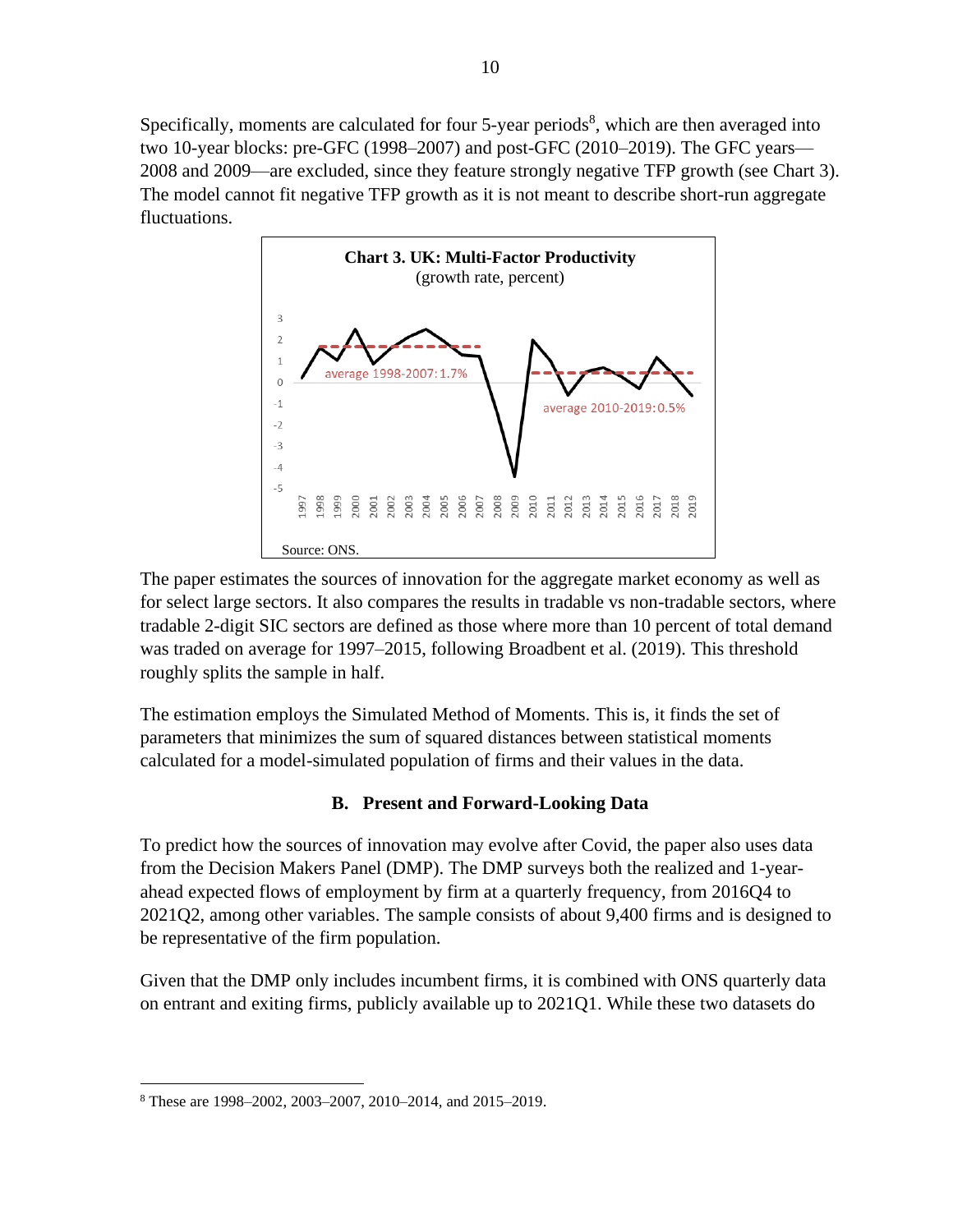not provide all the moments required for a full estimation of the model, they do contain some suggestive information that is analyzed in Section IV.E.

#### **IV. RESULTS**

This section discusses the values of the empirical moments used for estimation, the estimated model parameters, and the implications for the contribution of innovation sources.

#### **A. Empirical Moments**

Table 2 displays the values of the set of moments used to estimate the model in the pre- and post-GFC periods in the UK. It also compares it with the corresponding values in the US, calculated in GHK for partially overlapping time periods.

A few patterns stand out. First, both in the UK and the US, the employment share of young firms and the job creation and destruction rates have all been trending down. The literature has interpreted this as a decline in business dynamism (Decker et al., 2016). However, the UK data features some distinct traits. First, TFP growth has dropped to a strikingly low level post-GFC, whereas employment growth has increased significantly in the same period. Second, firms tend to be on average half the size as in the US, and the employment distribution across firms is less disperse, reflecting the relative scarcity of giant firms in the UK. Exit rates are lower than in the US, which would suggest less dynamism through cleansing of low-productivity firms, but job creation and destruction rates are larger, pointing to greater labor churn across firms.<sup>9</sup> The latter is confirmed by the bigger share of labor flows which are large in the UK. To make sense of these patterns, the empirical moments will be read through the lens of the model in the following subsections.

 $9$  A potential concern is that merger and acquisition (M&A) activity would tend to inflate recorded job reallocation and firm exit rates, and thus the role of creative destruction. This is not obvious, since creative destruction can also be carried through the acquisition of the "creatively destroyed" firm. In any case, Appendix III shows that the key moments are broadly invariant to excluding firms that undergo M&As.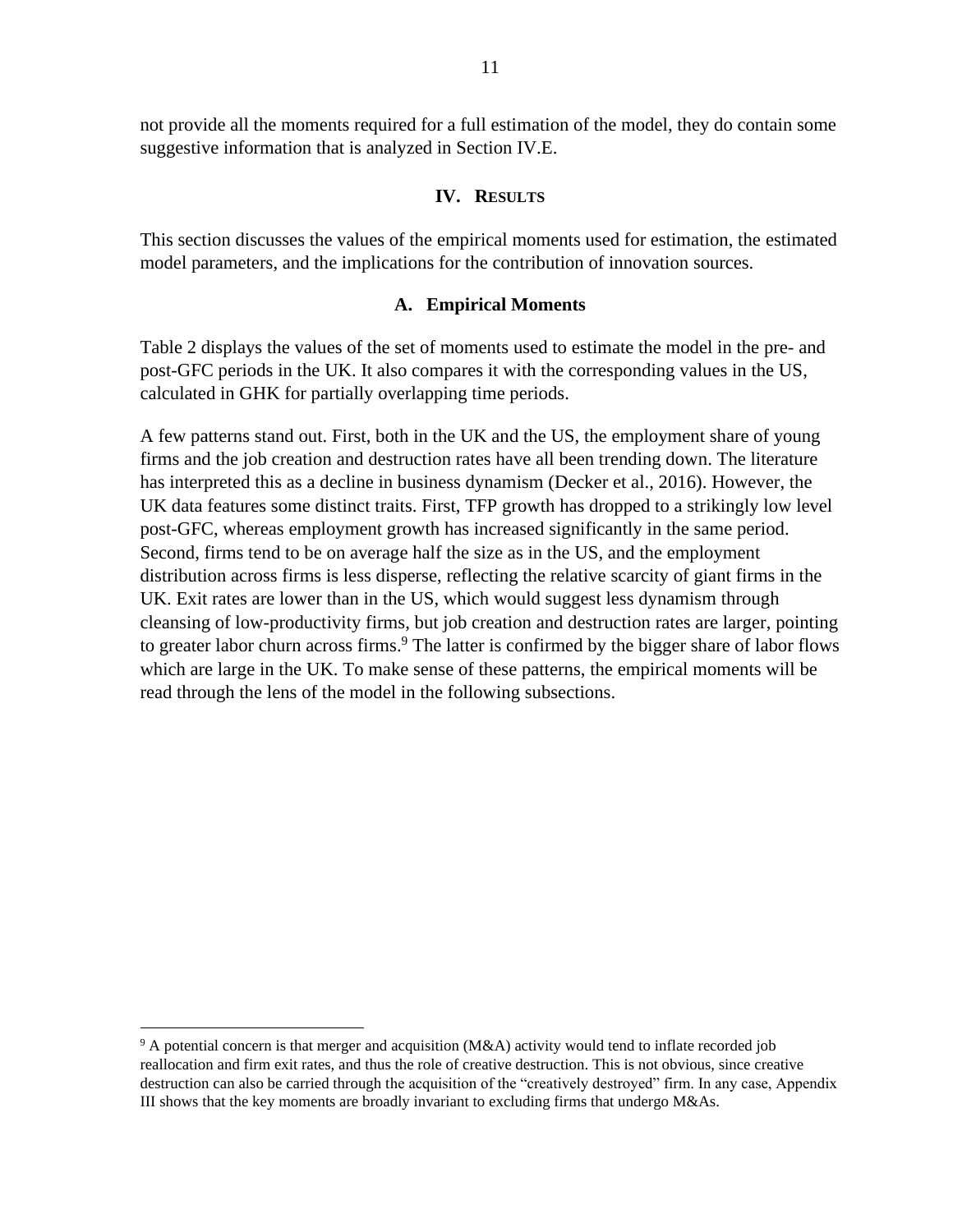| Table 2. UK vs. US: Moments over Time<br>(period averages)                                                                                             |                         |                         |                |                       |  |
|--------------------------------------------------------------------------------------------------------------------------------------------------------|-------------------------|-------------------------|----------------|-----------------------|--|
| <b>Moment</b>                                                                                                                                          | <b>UK 1998-</b><br>2007 | <b>US 1993-</b><br>2003 | UK 2010-<br>19 | <b>US 2003–</b><br>13 |  |
| Total employment (millions)                                                                                                                            | 18.6                    | 112.0                   | 19.9           | 125.0                 |  |
| Employment per firm                                                                                                                                    | 10.2                    | 23                      | 9.3            | 24                    |  |
| Employment share young firms $(\leq 5y)$                                                                                                               | 13.5%                   | 18.3%                   | 12.0%          | 15.5%                 |  |
| Average employment young firms                                                                                                                         | 3                       | 11                      | 3              | 10                    |  |
| Average employment old firms                                                                                                                           | 15                      | 31                      | 13             | 32                    |  |
| Std. dev. log employment by firm                                                                                                                       | 1.04                    | 1.27                    | 1.04           | 1.28                  |  |
| Job creation rate                                                                                                                                      | 44.3%                   | 41.5%                   | 37.7%          | 32.5%                 |  |
| Job destruction rate                                                                                                                                   | 40.7%                   | 33.2%                   | 32.3%          | 30.0%                 |  |
| Share of small job creation $(\leq 3x)$                                                                                                                | 33.5%                   | 36.6%                   | 33.0%          | 36.3%                 |  |
| TFP growth rate                                                                                                                                        | 1.69%                   | 2.30%                   | 0.46%          | 1.32%                 |  |
| Employment growth rate                                                                                                                                 | 0.7%                    | 1.6%                    | 1.1%           | 0.5%                  |  |
| Exit rate small firms                                                                                                                                  | 6.4%                    | 7.2%                    | 6.2%           | 7.5%                  |  |
| Exit rate large firms<br>$R_{\text{untr}}$ , $QMC$ , $M_{\text{untr}}$ , $M_{\text{untr}}$ , $M_{\text{untr}}$ , $M_{\text{untr}}$ , $M_{\text{untr}}$ | 3.7%                    | 5.3%                    | 3.4%           | 4.9%                  |  |

Source: ONS and authors' calculations.

Notes: Young firms are defined as less than 5 years old, and old firms are the rest. Job creation and destruction rates are defined as DHS growth rates over 5 years. The share of small job creation includes firms whose employment grows by less than 300 percent in 5 years. Growth rates and exit rates are annualized. Small firms are those with below-average employment, and large firms the rest. Minimum employment is equal to 1 in all samples.

Before turning to the inference, though, it is useful to describe the data also by sector. Table 3 contains the moments in the most recent time period (2010–2019) for manufacturing and services, as well as a few select subsectors within services: information and communications technologies (ICT), retail and wholesale trade, and professional services. The data for the overall service sector is close to the aggregate—naturally, as services account for about 4/5 of employment in the sample—but features slightly higher TFP and employment growth rates. The manufacturing sector is more particular. In the UK it is a sector in stagnation, with marginally negative employment growth, a very small share of young firms, relatively small labor flows, and low exit rates. It also features a wide dispersion of employment across firms, and steep growth in employment by firm age.

Within services, ICT is one of the sectors with the fastest TFP growth, and also features high levels of job reallocation (i.e., job creation and destruction rates) and a relatively high entrant share. The professional services sector shows similar employment dynamics to ICT, but a considerably lower TFP growth rate. Finally, the retail sector is also a prominent driver of growth, but with more stable employment dynamics, including slow employment growth, relatively little job reallocation, a low share of entrants, and low firm exit rates.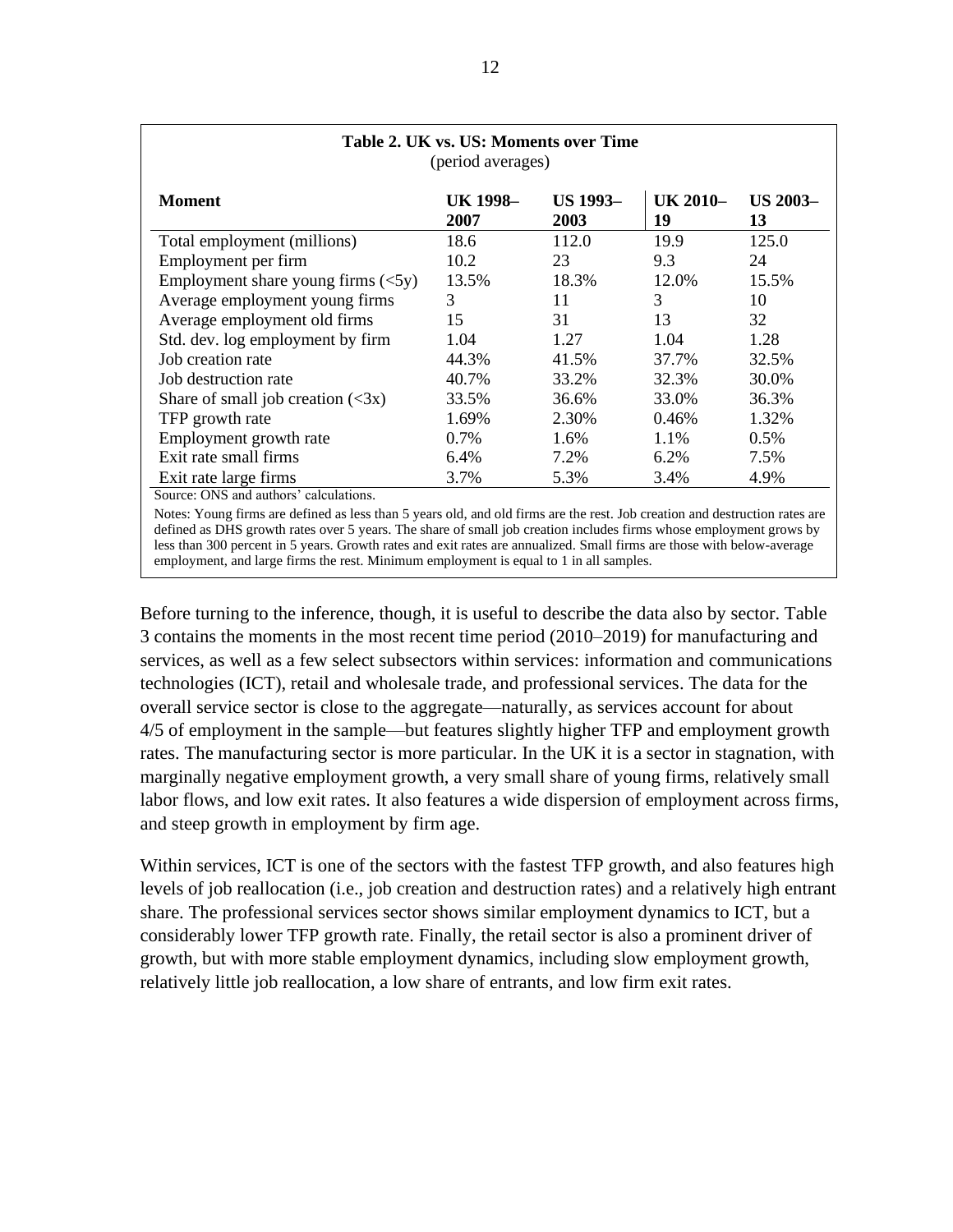| Table 3. Moments by Sector, 2010-2019<br>(period averages) |                 |                  |        |                |
|------------------------------------------------------------|-----------------|------------------|--------|----------------|
| Manuf.                                                     | <b>Services</b> | $\overline{ICT}$ | Retail | Prof.<br>Serv. |
| 2.8                                                        | 15.9            | 0.9              | 4.8    | 2.0            |
| 18.1                                                       | 9.4             | 5.5              | 12.5   | 4.8            |
| 6.0%                                                       | 12.5%           | 15.5%            | 7.0%   | 19.0%          |
| 4                                                          | 3               | 2                | 3      | $\overline{2}$ |
| 23                                                         | 13              | 9                | 17     | $\overline{7}$ |
| 1.36                                                       | 1.03            | 0.85             | 1.04   | 0.87           |
| 30.5%                                                      | 40.3%           | 47.6%            | 27.6%  | 51.5%          |
| 31.0%                                                      | 32.7%           | 35.9%            | 25.9%  | 39.6%          |
| 42.9%                                                      | 31.4%           | 27.2%            | 39.8%  | 22.2%          |
| 0.39%                                                      | 0.73%           | 1.72%            | 1.65%  | 1.15%          |
| $-0.1\%$                                                   | 1.5%            | 2.2%             | 0.3%   | 2.3%           |
| 5.1%                                                       | 6.1%            | 6.3%             | 5.5%   | 6.0%           |
| 1.9%                                                       | 3.3%            | 2.8%             | 2.3%   | 3.1%           |
|                                                            |                 |                  |        |                |

Note: data for manufacturing are for the period 2011–2019—dropping 2010 avoids more negative employment growth, which the model cannot fit.

Given the relatively high trade openness of the UK and the large external shocks over the past decade, including the Brexit referendum and associated depreciation of the pound, the estimation is also conducted for tradable and non-tradable sectors separately. Table 4 shows that the majority of moments related to firm employment dynamics are not too dissimilar across the two groups, with slightly more disruptive dynamics for tradables (more job reallocation and exit rates, a larger entrant share, and a wider employment dispersion). However, TFP growth rate is about 3 times faster for non-tradables. This is mostly driven by retail and wholesale trade, which accounts for half of nontradable employment and features fast TFP growth, on the one hand, and by the hospitality and financial sectors, which are important tradeable sectors and experienced substantially negative TFP growth, on the other. Surprisingly, though, employment growth has been faster for tradables.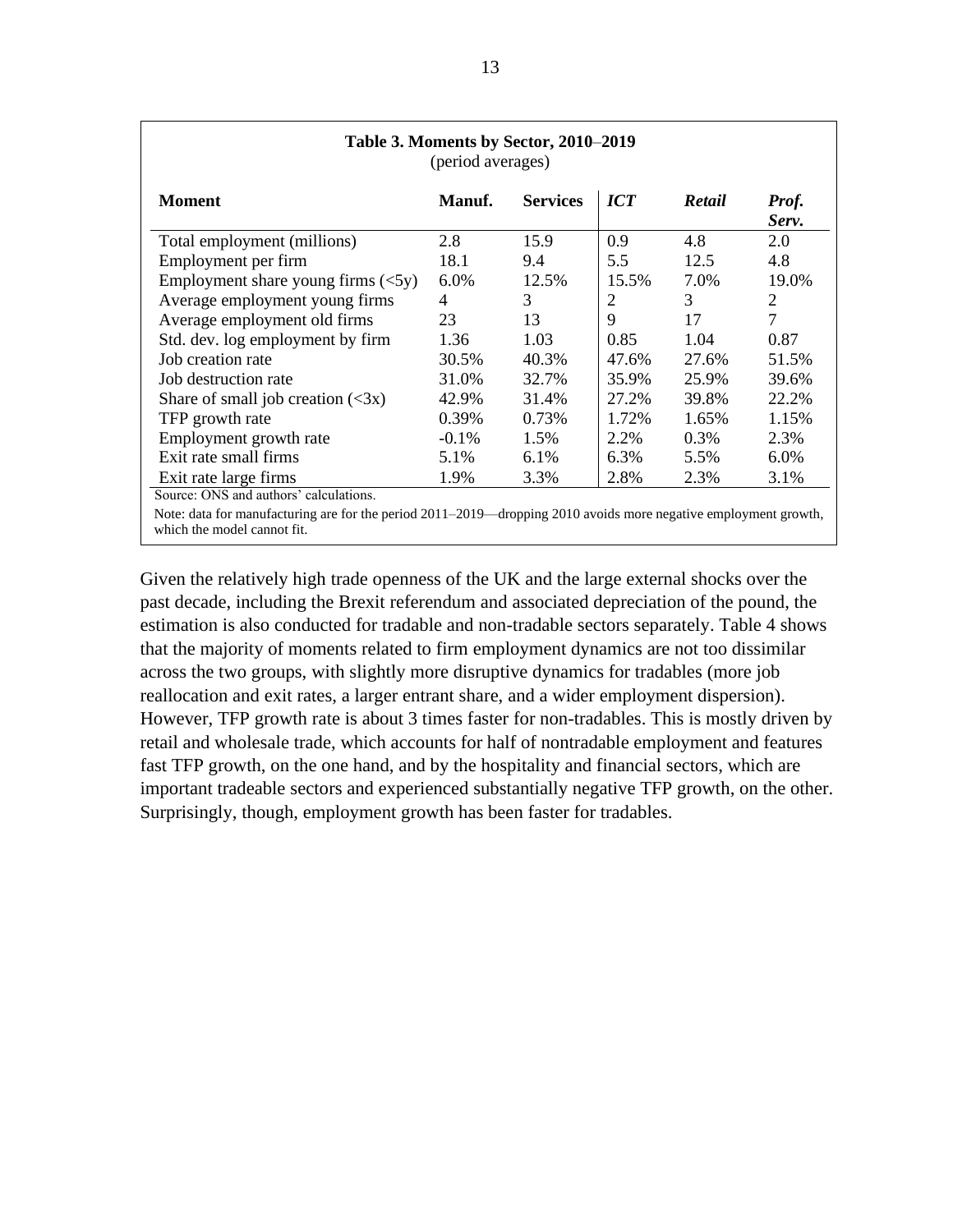| <b>Moment</b>                            | <b>Tradables</b> | <b>Non-tradables</b> |
|------------------------------------------|------------------|----------------------|
| Total employment (millions)              | 11.7             | 8.2                  |
| Employment per firm                      | 9.7              | 8.6                  |
| Employment share young firms $(\leq 5y)$ | 13.0%            | 11.0%                |
| Average employment young firms           | 3                | 3                    |
| Average employment old firms             | 14               | 12                   |
| Std. dev. log employment by firm         | 1.09             | 0.97                 |
| Job creation rate                        | 41.4%            | 36.0%                |
| Job destruction rate                     | 34.8%            | 32.2%                |
| Share of small job creation $(\leq 3x)$  | 30.7%            | 31.3%                |
| TFP growth rate                          | $0.42\%$         | 1.27%                |
| Employment growth rate                   | 1.3%             | $0.8\%$              |
| Exit rate small firms                    | 6.3%             | 5.6%                 |
| Exit rate large firms                    | 3.2%             | 3.2%                 |

# **B. Inferred Parameters**

Table 5 displays the estimated model parameters for the UK's aggregate market economy. Taking the post-GFC period as reference, the estimation obtains that about half of varieties are improved by their owners each period (5 years). Among the other half, 4/5 are creatively destroyed by another incumbent, and the rest by an entrant. This implies that all varieties experience some type of innovation. Such corner solution helps to keep the quality step size low for a given aggregate TFP growth rate, and thus to avoid (counterfactual) excessive dispersion in the employment distribution.

New varieties arrive at a 6 percent rate, and are exclusively created by entrants—another corner solution. This helps to keep young firms small as in the data, as the quality of new varieties tends to be about half the quality of existing ones, and so firms entering with a new variety tend to be smaller. The shape parameter of the Pareto distribution of quality improvements is substantially larger in the post-GFC than in the pre-GFC period, implying a smaller quality step size of innovation on average. This is consistent with a smaller TFP growth coupled with higher employment growth post-GFC, which assigns most productivity growth to expanding varieties and leaves little "room" for quality growth.

The parameter  $\psi$  is estimated at 0.17, meaning that varieties whose relative quality falls below 17 percent of the average do not generate enough profits to cover for the overhead cost, and thus are discontinued. The moment tying down this parameter most directly is the minimum size of a firm, equal to one employee. The only parameter that is calibrated is the elasticity of substitution across varieties  $\sigma$ , which is set equal to 4 following the estimate of Broda and Weinstein (2006).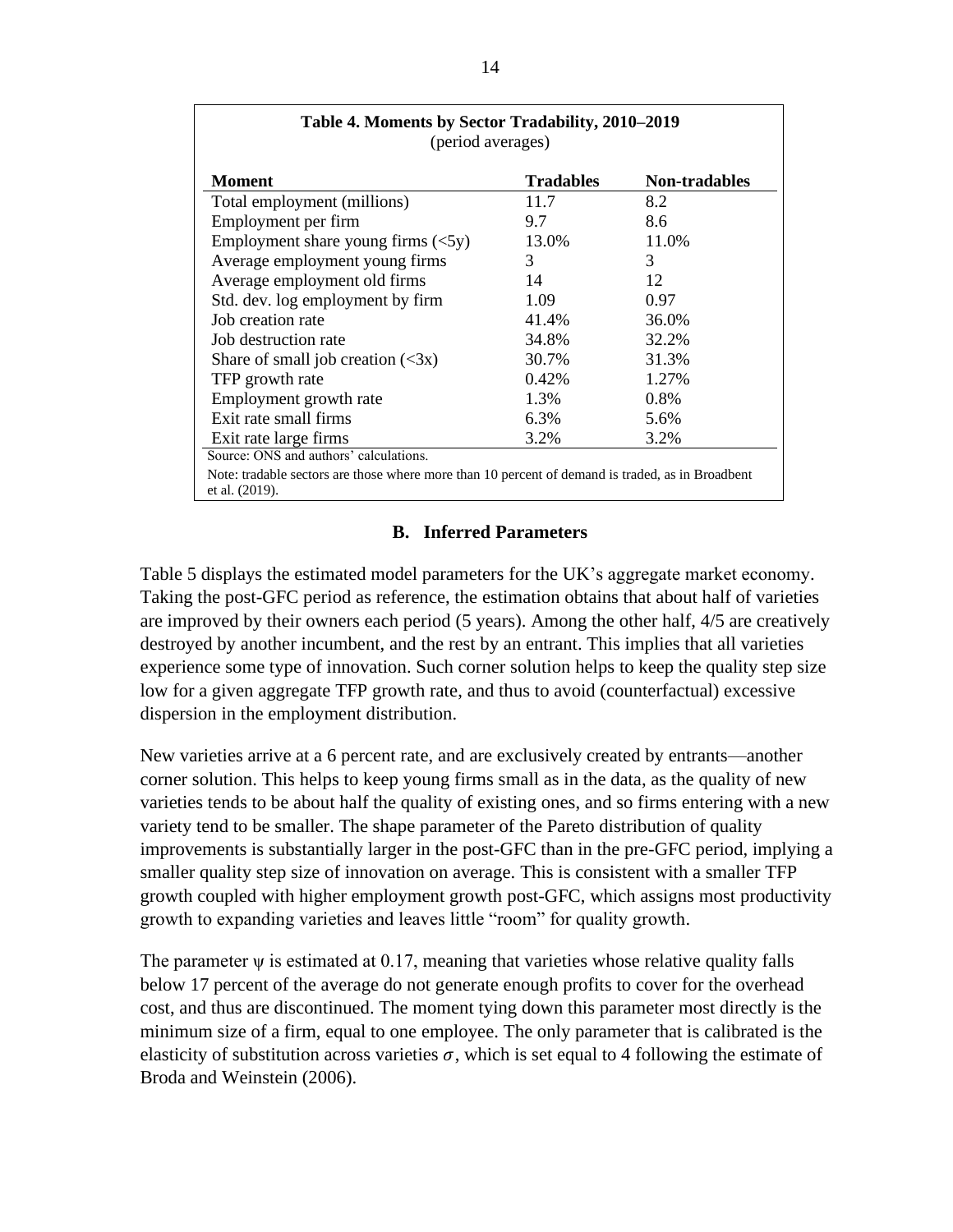| <b>Table 5. Inferred Parameters over Time</b>                                                                                                                                                                                                                                                                                                                                                                                                                                                                                                                                                          |           |           |  |
|--------------------------------------------------------------------------------------------------------------------------------------------------------------------------------------------------------------------------------------------------------------------------------------------------------------------------------------------------------------------------------------------------------------------------------------------------------------------------------------------------------------------------------------------------------------------------------------------------------|-----------|-----------|--|
| <b>Parameter</b>                                                                                                                                                                                                                                                                                                                                                                                                                                                                                                                                                                                       | 1998–2007 | 2010-2019 |  |
| Own-variety improvements by incumbents $\lambda_i$                                                                                                                                                                                                                                                                                                                                                                                                                                                                                                                                                     | 0.56      | 0.51      |  |
| Creative destruction by incumbents $\delta_i$                                                                                                                                                                                                                                                                                                                                                                                                                                                                                                                                                          | 0.79      | 0.82      |  |
| Creative destruction by entrants $\delta_e$                                                                                                                                                                                                                                                                                                                                                                                                                                                                                                                                                            | 1.00      | 1.00      |  |
| New varieties from incumbents $\kappa_i$                                                                                                                                                                                                                                                                                                                                                                                                                                                                                                                                                               | 0.00      | 0.00      |  |
| New varieties from entrants $\kappa_e$                                                                                                                                                                                                                                                                                                                                                                                                                                                                                                                                                                 | 0.04      | 0.06      |  |
| Pareto shape of quality draws $\theta$                                                                                                                                                                                                                                                                                                                                                                                                                                                                                                                                                                 | 14.5      | 84.3      |  |
| Relative quality of new varieties $s_{\kappa}$                                                                                                                                                                                                                                                                                                                                                                                                                                                                                                                                                         | 0.64      | 0.55      |  |
| Average quality of exiting varieties $\psi$                                                                                                                                                                                                                                                                                                                                                                                                                                                                                                                                                            | 015       | 0.17      |  |
| Note: The first five parameters indicate the arrival rate of different sources of innovation per existing variety. The<br>rate of own-variety improvements by incumbents is expressed unconditionally. The rate of creative destruction by<br>incumbents is conditional on the variety not experiencing an own improvement. The rate of creative destruction by<br>entrants is conditional on the variety not being creatively destroyed by an incumbent. Note $\delta e=1$ in the two sets of<br>estimated parameters, implying that all varieties experience some type of innovation in each period. |           |           |  |

Table 6 shows the fit between simulated and data moments for the post-GFC period. To reiterate, parameters are chosen to minimize the sum of squared distances between data and model moments. Overall, the fit is quite good. The greatest tension points are growth in firm employment by age, and firm exit rates, both of which are too low in the model. Intuitively, generating more firm growth would require even smaller/low-quality entrants, but that would tend to make the employment distribution too disperse. Higher exit rates could be obtained with higher creative destruction rates, but that would lead to excessive job creation and destruction, and a smaller share of small job creation.

| Table 6. Model Fit, Market Economy, 2010-2019<br>(period averages) |       |              |
|--------------------------------------------------------------------|-------|--------------|
| <b>Moment</b>                                                      | Data  | <b>Model</b> |
| Employment per firm                                                | 9.3   | 9.3          |
| Minimum employment                                                 |       |              |
| Employment share young firms $(<5y)$                               | 12.0% | 11.7%        |
| Average employment young firms                                     | 3.1   | 4.4          |
| Average employment old firms                                       | 12.7  | 10.9         |
| Std. dev. log employment by firm                                   | 1.04  | 1.06         |
| Job creation rate                                                  | 37.7% | 38.4%        |
| Job destruction rate                                               | 32.3% | 32.5%        |
| Share of small job creation $(\leq 3x)$                            | 33.0% | 32.5%        |
| TFP growth rate                                                    | 0.46% | 0.46%        |
| Employment growth rate                                             | 1.07% | 1.15%        |
| Exit rate small firms                                              | 6.2%  | 4.8%         |
| Exit rate large firms                                              | 3.4%  | 2.0%         |

# **C. Innovation Sources**

Once the parameters are estimated, the contribution of each source of innovation to TFP growth can be calculated analytically (see equations (1) and (2) in Appendix I). Table 7 shows these contributions in absolute terms for the pre- and post-GFC periods. In the pre-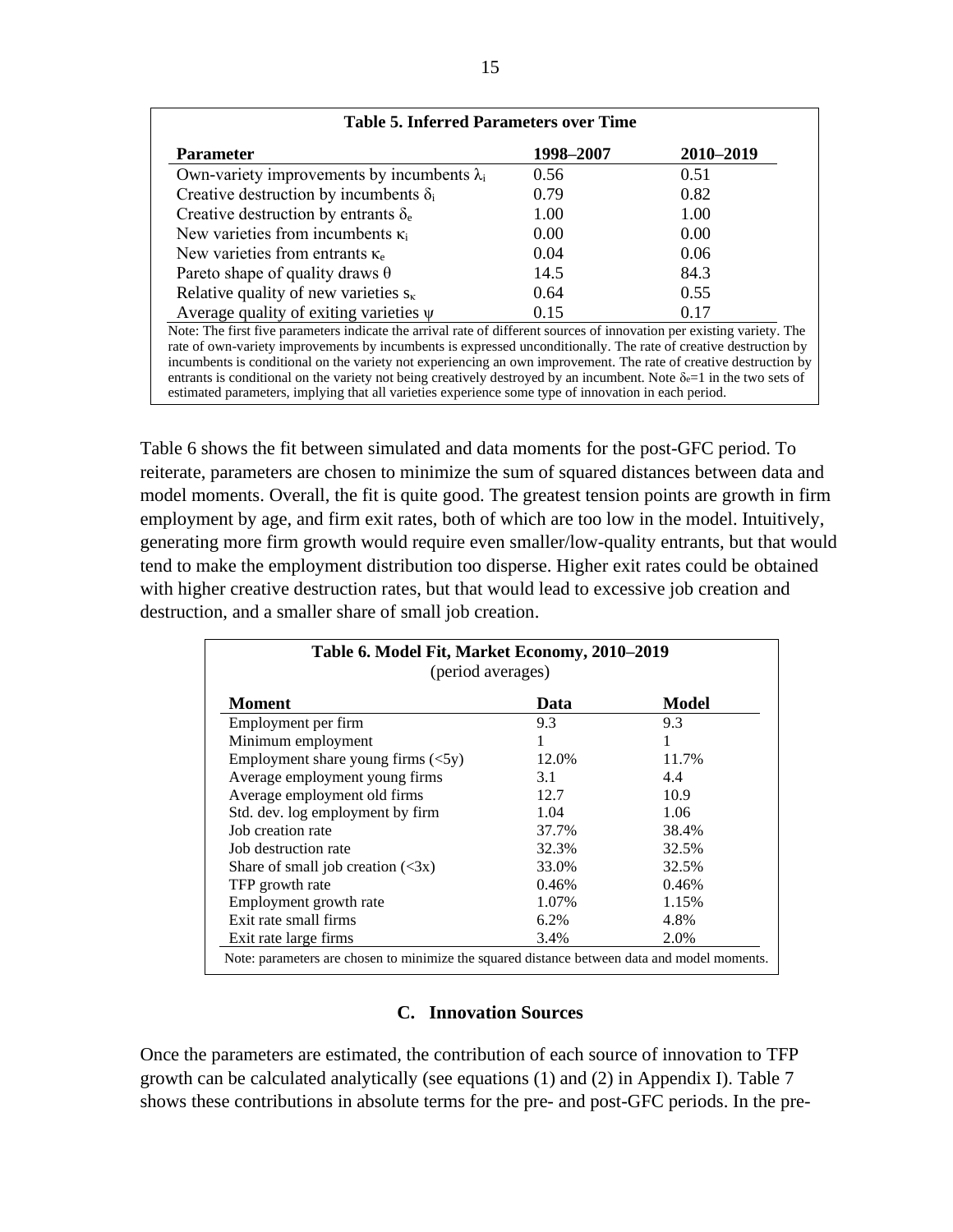crisis period, own innovation (available only to incumbents) and creative destruction by incumbents were the main sources of growth, accounting for 50 and 32 percent of TFP growth respectively. These two sources declined markedly in the post-crisis period, while creation of new varieties by entrants grew in both relative and absolute importance, accounting for almost half of all growth in the period. The larger contribution of new varieties by entrants is a direct consequence of the increase in employment growth coupled with the overall decline in productivity growth, which the model interprets as a growing inflow of low-quality new varieties.<sup>10</sup>

| Table 7. UK Market Economy: Sources of Innovation over Time<br>(contribution to TFP growth, percentage points) |           |           |
|----------------------------------------------------------------------------------------------------------------|-----------|-----------|
|                                                                                                                | 1998–2007 | 2010-2019 |
| Total TFP growth                                                                                               | 1.69      | 0.46      |
| Creative destruction                                                                                           | 0.68      | 0.12      |
| $o/w$ entrants                                                                                                 | 0.14      | 0.02      |
| $o/w$ incumbents                                                                                               | 0.54      | 0.10      |
| New varieties                                                                                                  | 0.16      | 0.22      |
| $o/w$ entrants                                                                                                 | 0.16      | 0.22      |
| $o/w$ incumbents                                                                                               | 0.00      | 0.00      |
| Own innovation                                                                                                 | 0.85      | 0.12      |

Compared with the US, the UK features a higher creative destruction rate in the pre-GFC period (although the periods available for each country do not fully overlap), and a substantially higher share of new-variety creation thereafter, as seen in Table 8. Own innovation is lower in the UK throughout the periods, but especially post-GFC. Whereas the US has experienced a growing contribution of incumbents over time, the opposite has happened in the UK. Section IV.D discusses structural drivers that could potentially be behind these trends.

These results are obtained by indirect inference, using information on firm demographics and employment dynamics. However, more direct survey data from the Global Entrepreneurship Monitor on product innovation by start-ups in 2002–2015 (which capture primarily new varieties and, perhaps to some extent, creative destruction) point to similar patterns. Chart 4 shows that product innovation has declined substantially in the US, whereas it stayed

<sup>&</sup>lt;sup>10</sup> Using the latest (July 2021) vintage of the ONS multi-factor productivity estimates (not yet available at the time of the estimation) would imply higher TFP growth in the post-GFC period. While the qualitative changes in the sources of innovation from pre- to post-GFC should remain, higher TFP growth would tend to increase the estimated quality step of innovation on existing varieties, leading to a larger absolute contribution of creative destruction and own innovation.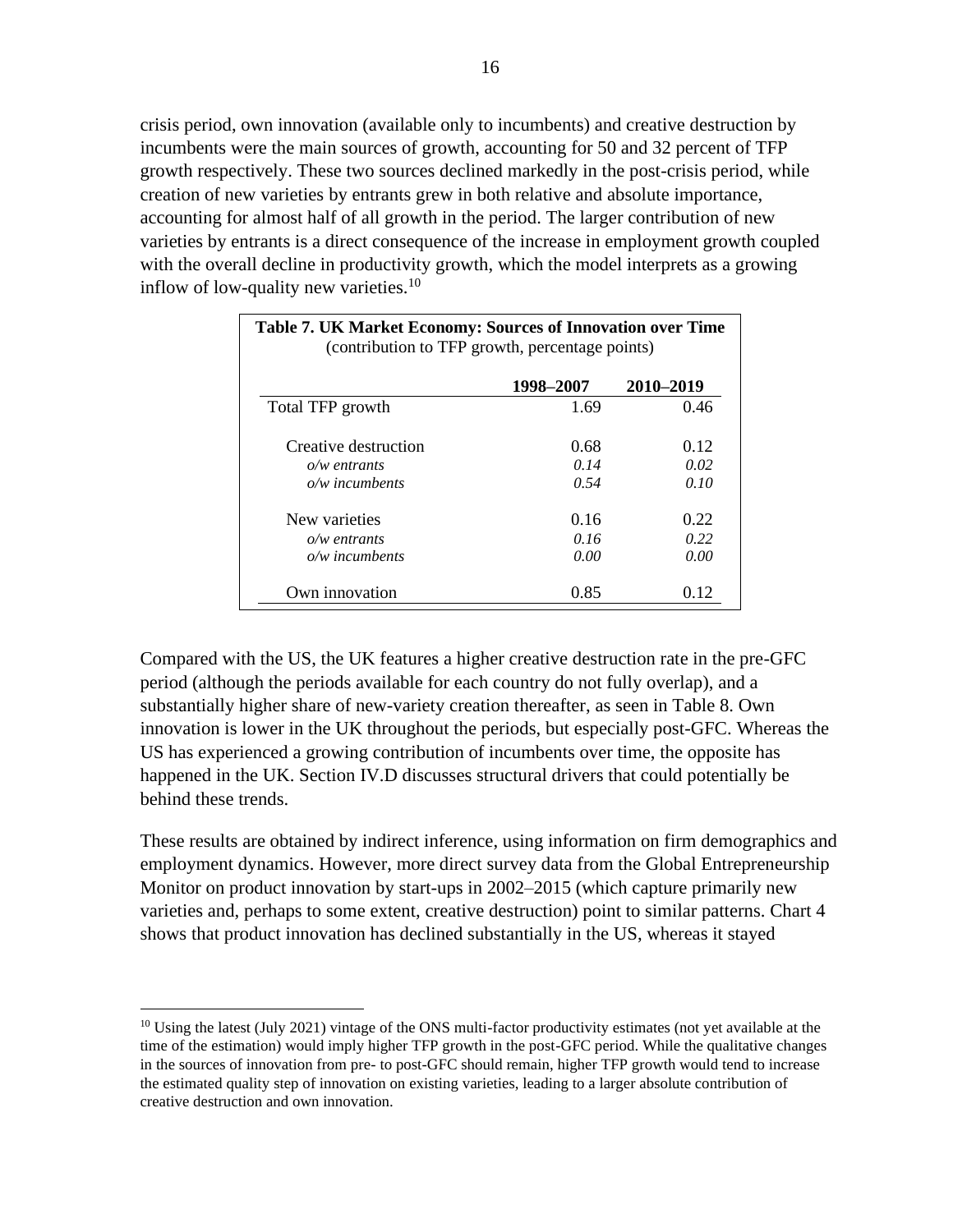| Table 8. UK vs. US: Sources of Innovation over Time<br>(share of TFP growth, percent) |              |              |            |                   |
|---------------------------------------------------------------------------------------|--------------|--------------|------------|-------------------|
| Source:                                                                               | UK 1998-2007 | US 1993-2003 | UK 2010-19 | <b>US 2003-13</b> |
| Creative destruction                                                                  | 40.3         | 27.8         | 25.7       | 21.9              |
| $o/w$ entrants                                                                        | 8.5          | 14.2         | 4.6        | 15.6              |
| $o/w$ incumbents                                                                      | 31.8         | 13.6         | 21.1       | 6.2               |
| New varieties                                                                         | 9.4          | 8.3          | 47.5       | 4.2               |
| $o/w$ entrants                                                                        | 9.4          | 8.3          | 47.5       | 4.2               |
| $o/w$ incumbents                                                                      | 0.0          | 0.0          | 0.0        | 0.0               |
| Own innovation                                                                        | 50.3         | 63.9         | 26.8       | 74.0              |

generally stable in the UK, which roughly matches the evolution in the *absolute* contributions to TFP of new varieties (falling to less than half in the US and increasing slightly in the UK).



Table 9 estimates the sources of innovation for a few sectors with specific relevance or characteristics: manufacturing—a sector in stagnation, ICT—an emerging sector with potential spillovers as an input to other sectors, and retail—a growth driver with smooth labor dynamics. The little TFP growth that the manufacturing sector enjoyed was split between own innovation and creative destruction by incumbents, with creative destruction by entrants having a small contribution, and new varieties virtually irrelevant. The latter is inferred from the lack of employment growth in the sector—in fact, the estimation period for manufacturing excludes year 2010 to avoid having to target significantly negative job growth, which the model cannot replicate.

The overall service sector features very similar moments to the aggregate economy and so is not estimated separately. Within services, though, the comparison between ICT and retail is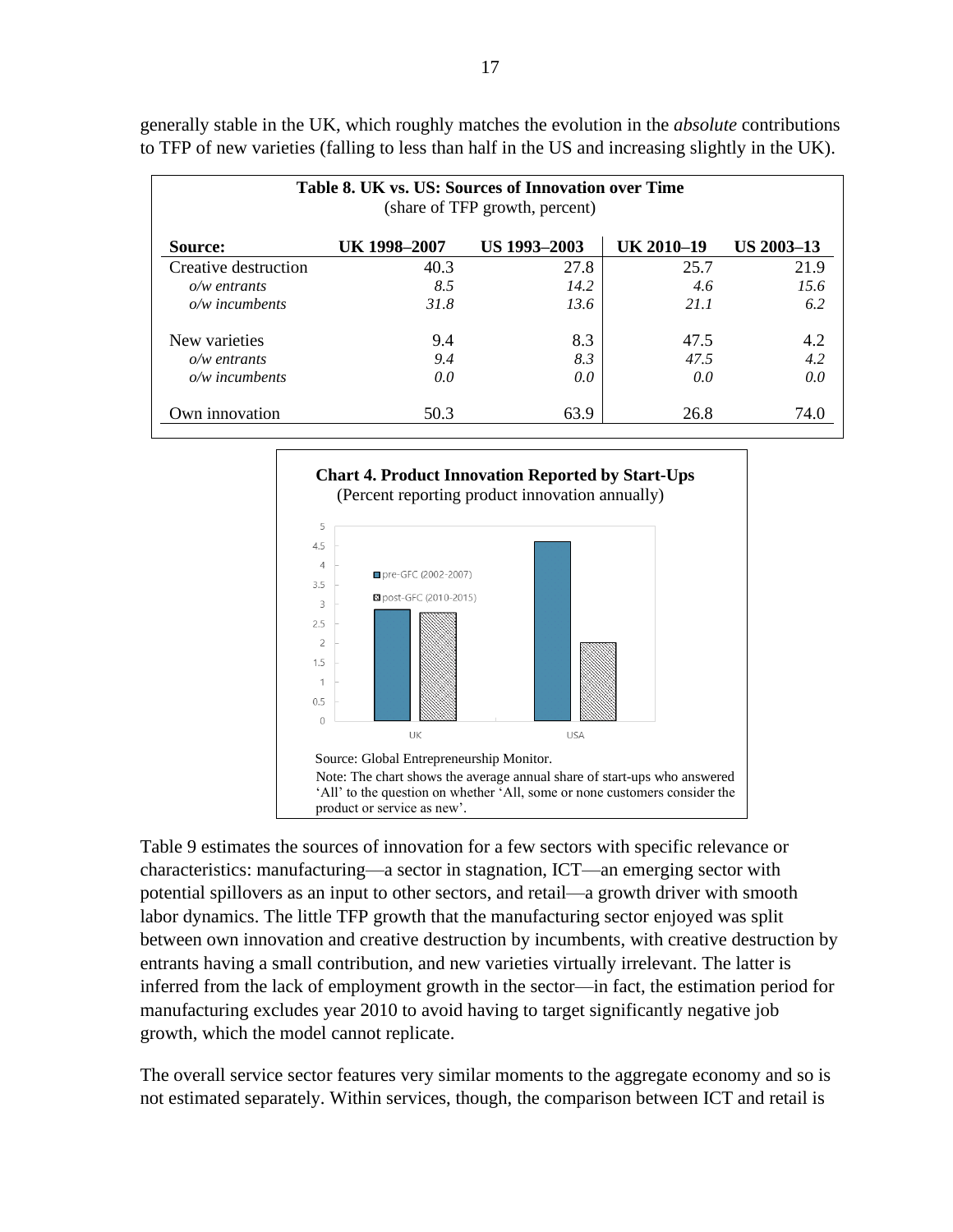remarkable. Both sectors enjoyed fast TFP growth, but for ICT this was the consequence of more disruptive forces, as seen in the greater importance of creative destruction and new varieties by entrants. Instead, retail benefited from an important inflow of own innovation by incumbents. If ICT, or the digital economy more broadly, is to continue expanding along the same pattern, policymakers should prepare for potentially high business and job dislocation ahead.

| Source:              | <b>Manufacturing</b> | <b>ICT</b> | <b>Retail</b> |
|----------------------|----------------------|------------|---------------|
| Creative destruction | 47.1                 | 39.5       | 28.9          |
| $o/w$ entrants       | 6.2                  | 6.4        | 3.4           |
| $o/w$ incumbents     | 40.9                 | 33.1       | 25.6          |
| New varieties        | 0.0                  | 26.7       | 7.9           |
| $o/w$ entrants       | 0.0                  | 26.7       | 7.9           |
| $o/w$ incumbents     | 0                    | ( )        | 0             |
| Own innovation       | 52.9                 | 33.8       | 63.2          |

Table 10 compares the sources of innovation between tradable and non-tradable sectors. Recall that the tradable sector features low TFP growth coupled with fast employment growth. This leads to the inference that the main source of growth are new varieties by entrants, to an even larger extent than for the aggregate economy in the same period. For non-tradables, own innovation and creative destruction are more important, both in relative and absolute terms. Incidentally, this illustrates that job reallocation rates are not a sufficient statistic for the contribution of creative destruction: creative destruction is more relevant for non-tradables despite the lower job creation and destruction rates in those sectors.

| Table 10. Sources of Innovation by Tradability, 2010–2019<br>(Share of TFP growth, percent) |                  |                      |
|---------------------------------------------------------------------------------------------|------------------|----------------------|
| Source:                                                                                     | <b>Tradables</b> | <b>Non-tradables</b> |
| Creative destruction                                                                        | 21.5             | 39.6                 |
| $o/w$ entrants                                                                              | 4.1              | 6.7                  |
| $o/w$ incumbents                                                                            | 17.4             | 32.9                 |
| New varieties                                                                               | 56.1             | 13.5                 |
| $o/w$ entrants                                                                              | 56.1             | 13.5                 |
| $o/w$ incumbents                                                                            | 0.0              | 0.0                  |
| Own innovation                                                                              | 22.4             | 46.9                 |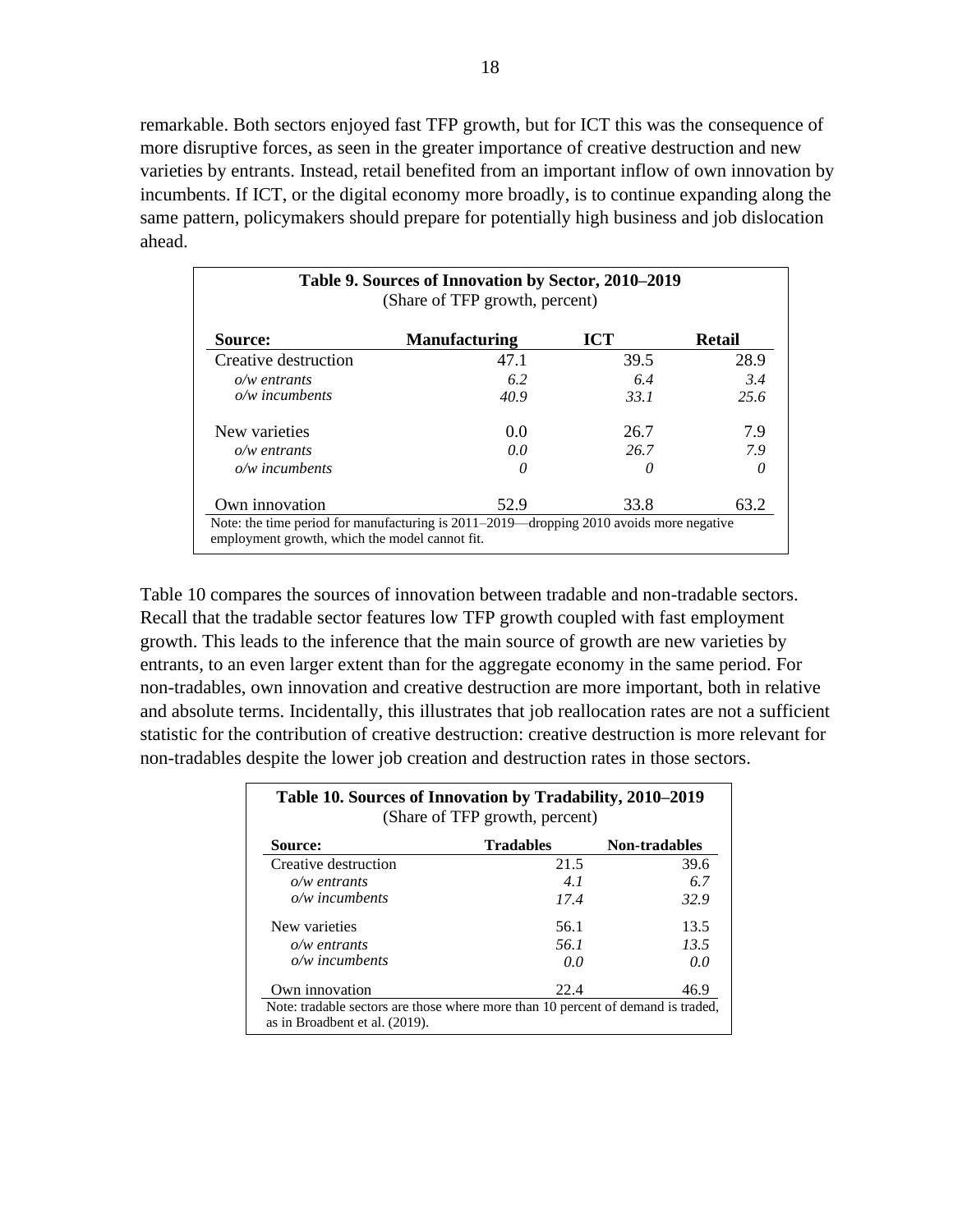# **D. Discussion of Structural Drivers**

The shift in the sources of innovation over time may be driven by a number of structural and policy factors. This subsection discusses and provides suggestive evidence for the potential relevance of some of these underlying factors. Pinpointing these factors should also help to better understand how innovation sources might evolve post-Covid, and thus how policy would need to react.

Overall, the result in Table 7 that the absolute contributions of incumbents through all sources have sharply declined post-GFC in the UK, while those of entrants have slightly increased, would suggest the presence of incumbent-specific constraints. These could be related to legacy effects for the firms that were alive during the GFC, including through a need to deleverage, but also to changes in the policy environment in some sectors (e.g., financial sector regulation).

Higher creative destruction in the UK than in the US (Table 8), especially in the pre-GFC period, may reflect the flexibility of UK markets, as this form of innovation involves more drastic changes in firm market shares and higher firm exit rates.<sup>11</sup> Indeed, OECD indicators of product market regulation show the UK as one of the countries with the least stringent regulation, but with a shrinking advantage over time relative to the average country (Chart 5).



Higher new variety creation by entrants in the post-GFC period could signal lower barriers to entry—the time and procedures required to open a new business declined after 2013 in the UK—, as well as the contribution of the inflow of immigrants—immigrants create businesses

<sup>&</sup>lt;sup>11</sup> Bassanini and Ernst (2002) show that the OECD product market regulation index is more strongly associated with innovation than the labor market regulation index.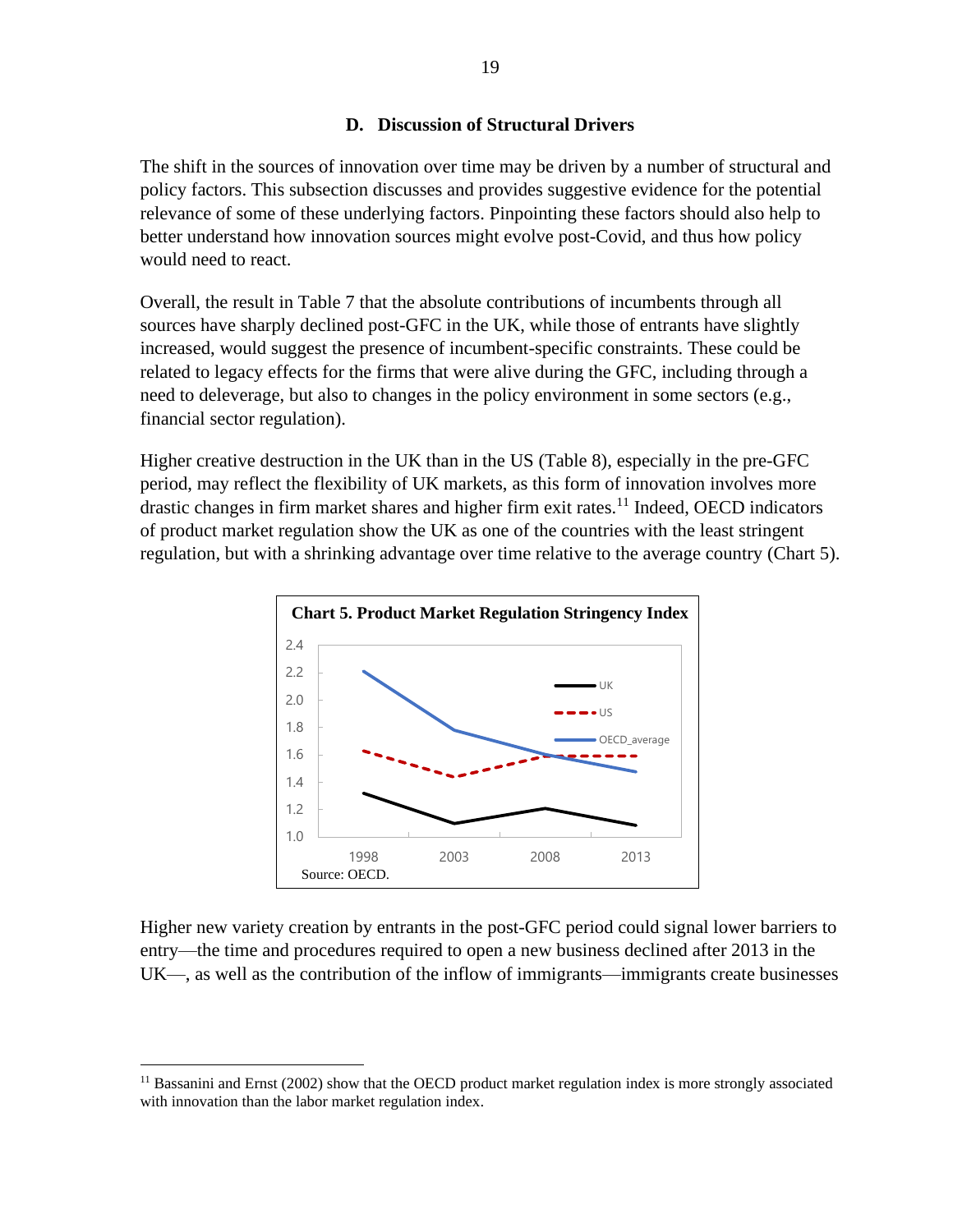at a much higher per capita rate than natives.<sup>12</sup> On the other hand, it could also reflect that some of the competitive forces that tend to prevent the survival of low-quality varieties in other countries are missing in the UK. In fact, the productivity gap between firms is much higher in the UK than in other European countries, and the difference has grown post-GFC (Chart 6). This may also be partly related to the increasing trend of self-employment, facilitated by the spread of the gig economy and preferences for more labor flexibility—the employment share of one-employee firms in the sample has widened from 3.6 percent pre-GFC to 4.5 percent post-GFC.



Lower own-variety innovation than in the US could be a consequence of barriers to firm growth, including the prevalence of sole-proprietor firms that do not seek to expand their business (although as mentioned above they constitute a minor share of the sample), or simply of a smaller internal market in the UK limiting the potential scale of incumbent firms and preventing the advent of giant firms. The relative decline of this source of innovation in the UK in the 2010–2019 period could in part pick up some of the negative effects of Brexit on investment (including in intangibles) by incumbent firms (Bloom et al., 2019), on top of the broader factors mentioned above.

Regarding the differences across sectors (Table 9), the higher contribution of new varieties by entrants in ICT than in manufacturing or retail probably owes to the sector being less mature, with a higher fraction of newly developed products, but could also relate to higher barriers to competition in the other sectors.

<sup>&</sup>lt;sup>12</sup> See the World Bank's World Development Indicators for barriers to firm entry, and the Global Entrepreneurship Monitor for immigrant entrepreneurship in the UK.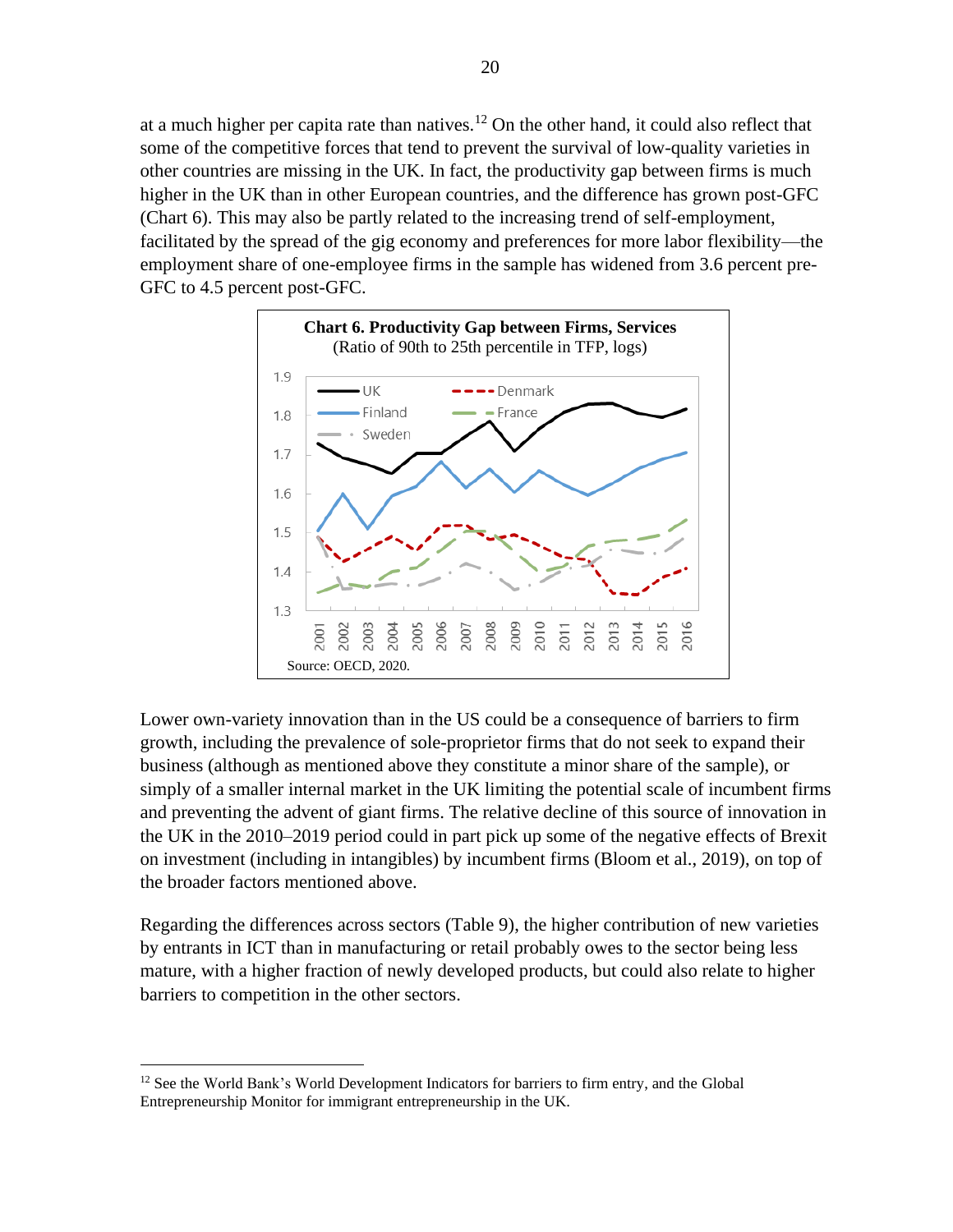# **E. Present and Forward-Looking Analysis**

As a complement to the estimation with ONS data, which ends in 2019, survey data from the DMP are analyzed to derive implications for the sources of productivity in the present and near future. Focusing on the impact of the Covid shock, the DMP data show that incumbent firms experienced a drop in job creation (Chart 7) together with soaring job destruction (Chart 8). Interestingly, though, the pattern is slightly different for the extensive margin (Chart 10). While the employment share of new firms fell since 2020Q1, the share of exiting firms did not pick up until 2020Q4, and was actually below normal levels in 2020Q2–Q3 and in 2021Q1, probably reflecting the large impact of corporate support policies.<sup>13</sup>

Turning to the prospects for the recovery, the DMP viewed through the lens of the model would suggest that firms expect innovation to take primarily the form of creative destruction after Covid. This conclusion is based on the large expected increase in job creation (Chart 8) after a period of intense job destruction (Chart 9) and, more crucially, on the increase in the share of firms expecting large positive employment shocks (Chart10). Despite this potential wave of creative destruction, though, overall TFP is expected to stay below its pre-crisis level in the coming years. The low levels of firm entry during Covid may forebode a weaker contribution of new varieties going forward, whereas the decline in R&D investment reported in national accounts data and the DMP itself (Bloom et al., 2020) could translate into less own-variety improvements.



<sup>&</sup>lt;sup>13</sup> Note the variable definitions are slightly different from Section IV due to data availability.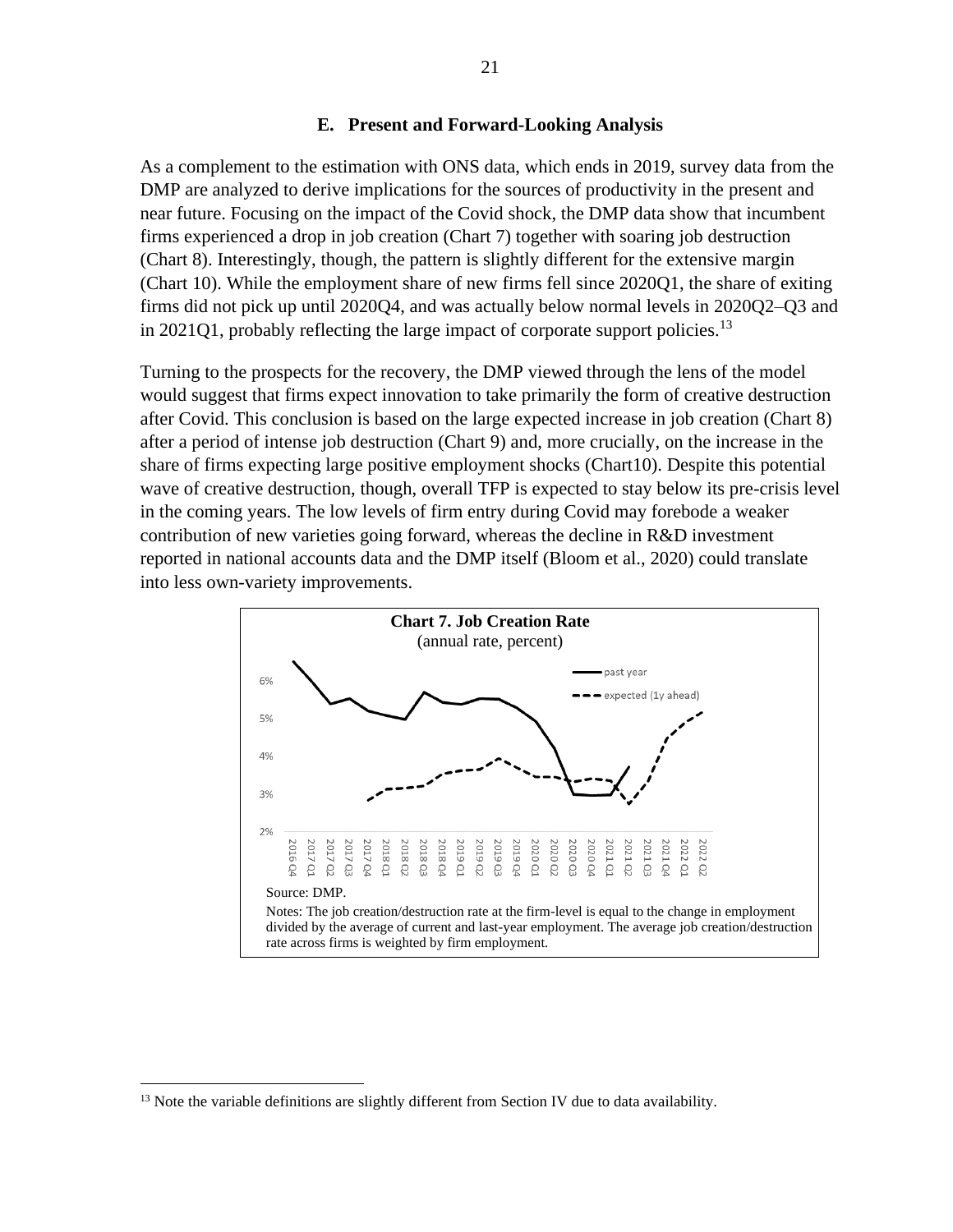

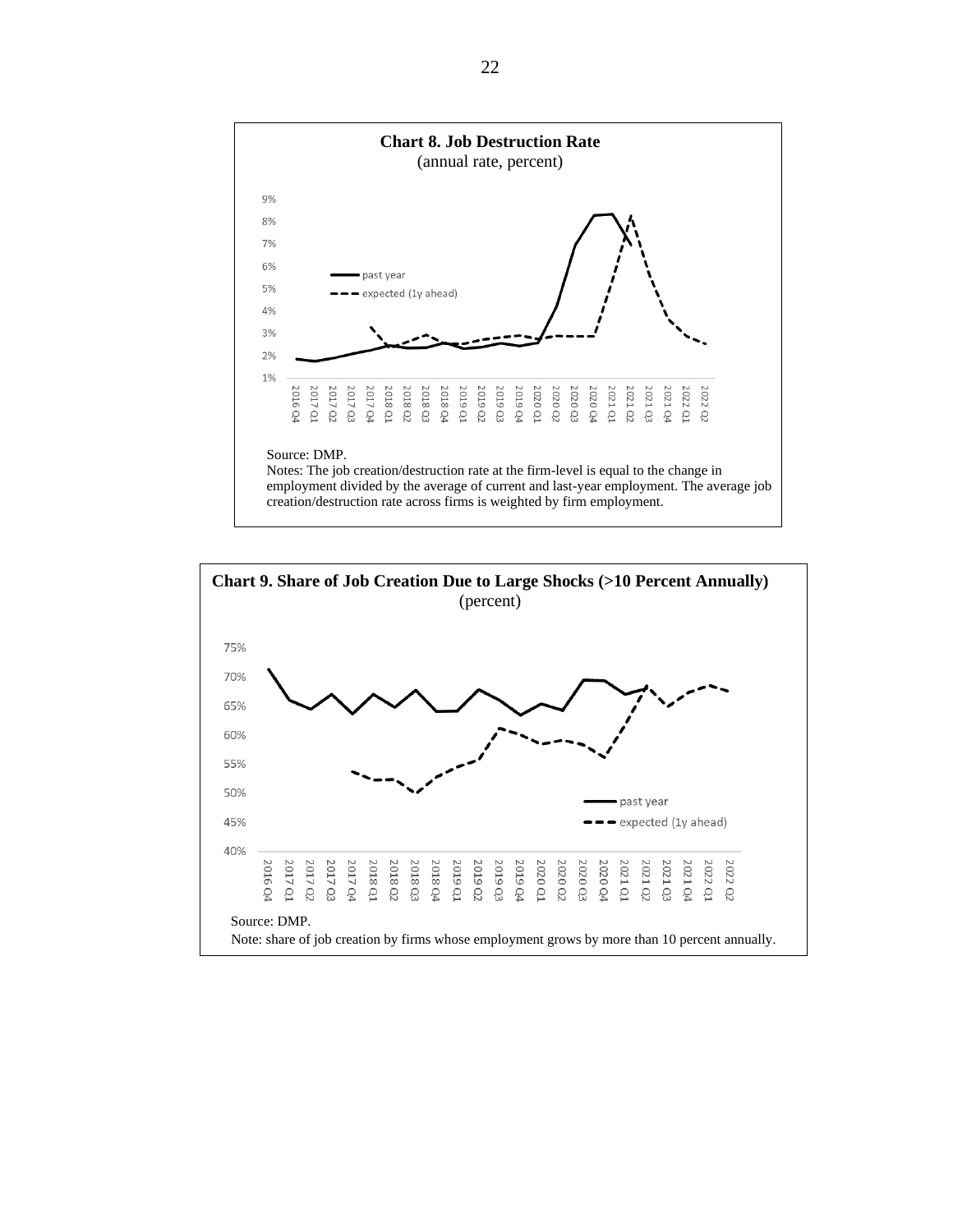

# **V. CONCLUSIONS AND POLICY IMPLICATIONS**

This paper has found that the sources driving TFP growth in the UK have shifted substantially over time. In the pre-GFC period, own innovation was the main source of growth, followed by creative destruction by incumbents. These two sources declined markedly post-GFC, while creation of new varieties by entrants grew in both relative and absolute importance, becoming the top source. Going forward, initial evidence points to a key role for creative destruction.

The approach employed to classify the sources of productivity growth is largely complementary to the earlier literature on the drivers of the UK productivity puzzle. Yet, the results here resonate with some of the observations in the literature. For example, the increasing role of laggard firms seems consistent with growth coming progressively more from low-quality new varieties by entrants rather than improvements on (higher-quality) existing varieties, and legacy effects from previous crises may have a disproportionate impact on incumbents. However, further work is needed to formally link how other hypotheses, such as mismeasurement of intangibles or diminishing technological opportunities, would distinctly impact the sources of innovation. Moreover, ONS productivity estimates for recent years remain subject to revisions, so it will be important to reevaluate this paper's findings with forthcoming data.

Disentangling the sources of productivity growth also matters for designing optimal policy. Firm innovation tends to generate positive knowledge spillovers to other firms, as those firms can build upon existing knowledge to develop better products and services and increase their profits. This is a common rationale for public support to R&D, without which innovation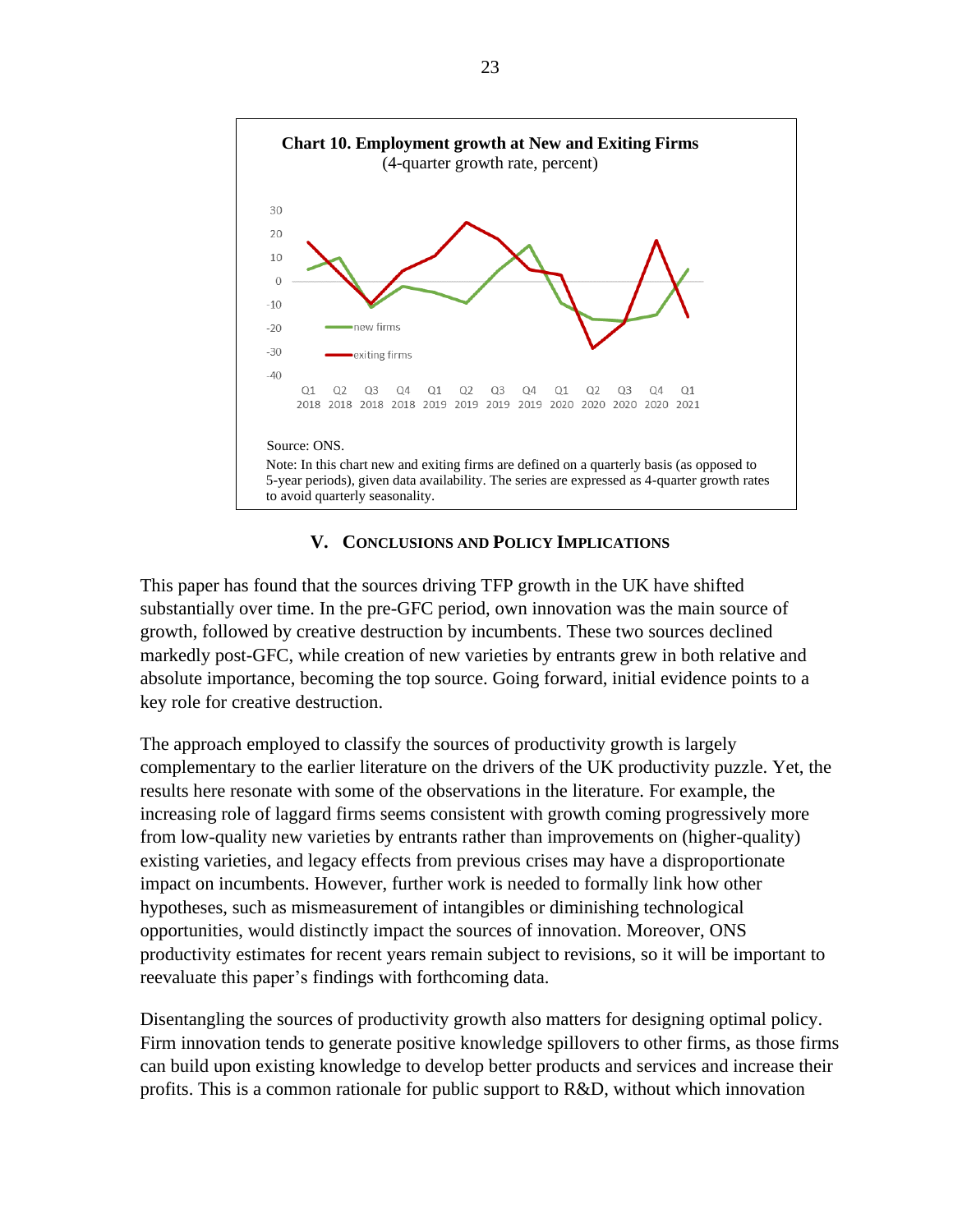would be too low in a free-market equilibrium. However, certain types of innovation, such as creative destruction, also generate negative externalities in the form of "business stealing". When a firm succeeds in displacing another producer by making a marginal improvement upon that producer's product, it may be earning a disproportionate economic reward relative to its contribution to the stock of knowledge in the economy. This is even more so if reemploying the labor and capital of the displaced firm(s) is subject to frictions and takes time.

Atkeson and Burstein (2019) derive the welfare impact of innovation policy as a function of the shares of each type of innovation, using the same decomposition as in this paper, and modelling innovation decisions endogenously. They show that the welfare gains from innovation subsidies are larger when creation of new varieties or own innovation dominate, and smaller (but still positive on net) when creative destruction is widespread, as the latter source entails more business stealing.

Thus, drawing the map of the sources of innovation in the UK can guide the strategy to spur productivity growth in the post-Covid recovery. Given firm expectations pointing to creative destruction becoming the norm, as suggested by Section IV.E, policymakers should put a special emphasis on easing the reallocation of factors from firms and sectors that lose market share, without prejudice to R&D support. Measures to accelerate reallocation would encompass enhanced active labor market policies (with an emphasis on in-demand skills, such as digital), fast-tracked insolvency proceedings, and making financing available, including by providing seed and venture capital to entrant firms (Parker, 2018) and recapitalizing viable firms where appropriate.

If instead less disruptive forms of innovation were to prevail, as Section IV.C estimates was the case in previous decades, the government should concentrate efforts on stepping up public R&D spending and subsidies to private R&D. To the extent possible, public support should be targeted towards basic research (i.e., undirected, theoretical, or experimental work), which generates larger positive spillovers per unit of public investment (IMF, 2021b). Spillovers could be further amplified by strengthening collaboration between private and public researchers, and ensuring individual firms cannot register excessively broad patents that unduly slow down the diffusion of basic knowledge to other firms.

This paper has also estimated that the sources of innovation exhibit substantial variation across sectors. Given the asymmetric nature of the Covid shock, this may even intensify in the near future. Therefore, a sector-specific approach to innovation policy is warranted. This should not mean picking "winner" or "favored" sectors, but addressing the specific inefficiencies hamstringing productivity growth in each sector.

For example, if the digital sector—viewed as a potential growth driver in the post-Brexit era—continues to generate substantial creative destruction as in the previous decade, reallocation policies will be particularly crucial in that sector to minimize disruption from displaced businesses and jobs. Moreover, to the extent it relies on a large contribution of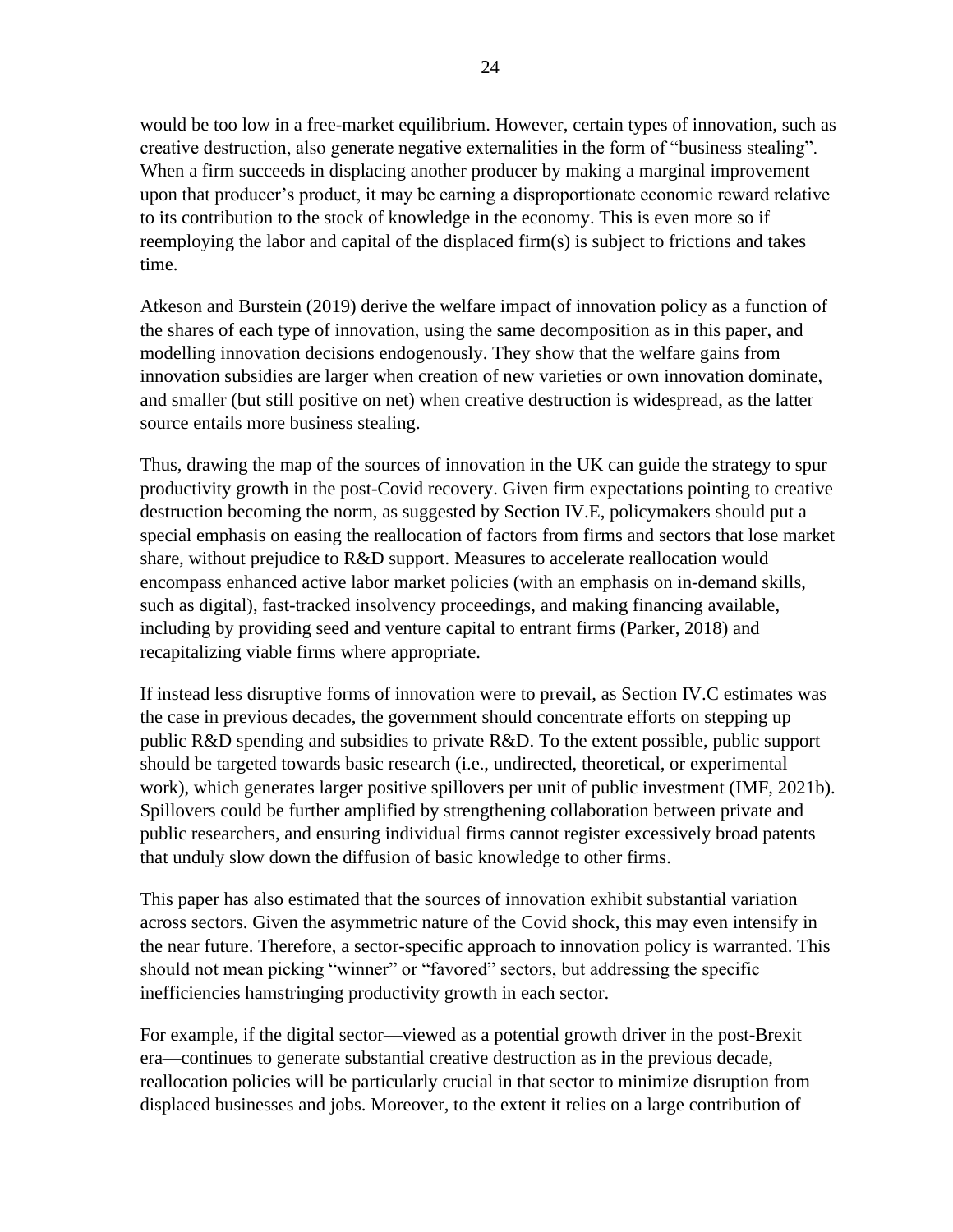entrants, efforts are also needed to ensure that entry barriers are low, including to make the most of new business models based on remote work. Fast-tracking permits and safety regulation procedures for new products and services would be a step in that direction. In sectors with smoother forms of innovation, such as manufacturing and retail, R&D support and investment incentives more broadly would be relatively more beneficial.

All these policy interventions will also be key to improve external competitiveness as the UK economy adapts to the exit from the European Single Market and Customs Union. Whereas the analysis by sector tradability has identified creation of new varieties as the main source of innovation within the tradables sector, the two largest tradable sectors—manufacturing and professional services—feature substantially different patterns, pointing to the relevance of a growth policy package that supports all forms of innovation.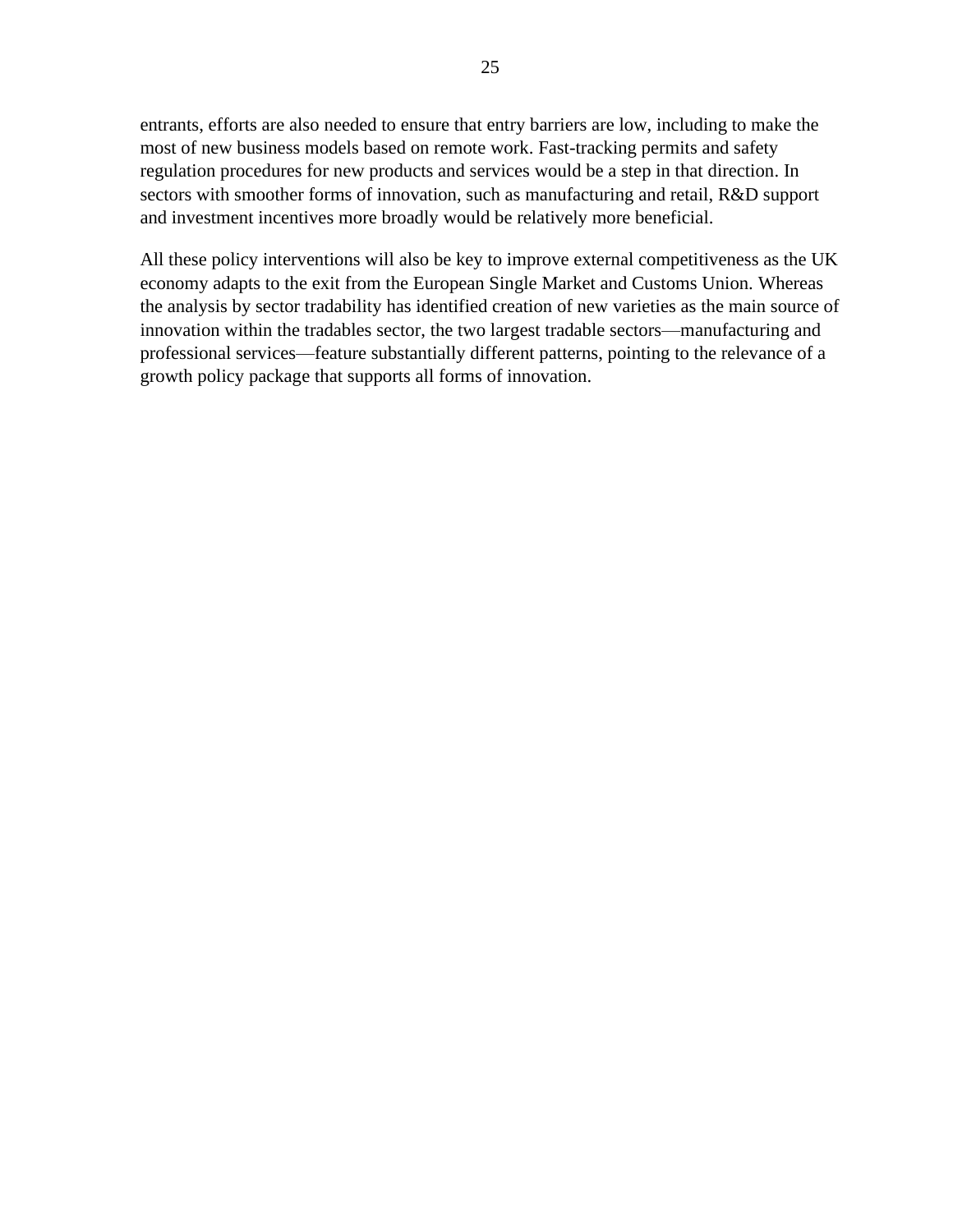#### **REFERENCES**

- Aghion, P., and P. Howitt (1992): "A Model of Growth Through Creative Destruction," *Econometrica*, 60(2), 323–351: 1507–1510.
- Atkeson, Andrew, and Ariel Burstein. "Aggregate implications of innovation policy." *Journal of Political Economy* 127, no. 6 (2019): 2625–2683.
- Barnett, A., Batten, S., Chiu, A., Franklin, J. and Sebastia-Barriel, M., 2014. "The UK productivity puzzle." Bank of England Quarterly Bulletin, p.Q2.
- Bassanini, Andrea, and Ekkehard Ernst. "Labour market institutions, product market regulation, and innovation: cross-country evidence." OECD Economics Department Working Papers No. 316, (2002).
- Bloom, Nicholas, Philip Bunn, Scarlet Chen, Paul Mizen, Pawel Smietanka, and Gregory Thwaites. "The impact of Brexit on UK firms." Staff Working Paper No. 818, 2019.
- Bloom, Nicholas, Philip Bunn, Paul Mizen, Pawel Smietanka, and Gregory Thwaites. "The impact of Covid-19 on productivity." NBER Working Paper no. 28233, 2020.
- Broadbent, Ben, Federico Di Pace, Thomas Drechsel, Richard Harrison and Silvana Tenreyro. "The Brexit vote, productivity growth and macroeconomic adjustments in the United Kingdom." Bank of England Discussion Paper No. 51, 2019.
- Broda, C. and Weinstein, D. E. (2006). Globalization and the Gains from Variety. *The Quarterly Journal of Economics*, 121(2):541–585.
- Castellani, Davide, Mariacristina Piva, Torben Schubert, and Marco Vivarelli. "Can European productivity make progress?." *Intereconomics* 53, no. 2 (2018): 75–78.
- Evans, Peter, and Richard Welpton. "'Business Structure Database: The Inter-Departmental Business Register (IDBR) for Research'." *Economic & Labour Market Review 3*, no. 6 (2009): 71–75.
- Decker, Ryan A., John Haltiwanger, Ron S. Jarmin, and Javier Miranda. "Declining business dynamism: What we know and the way forward." *American Economic Review* 106, no. 5 (2016): 203–07.
- Department for Business, Energy, and Industrial Strategy (BEIS), 2021. "UK Innovation Strategy: Leading the future by creating it". Garcia‐Macia, Daniel, Chang‐Tai Hsieh, and Peter J. Klenow. "How destructive is innovation?." *Econometrica* 87, no. 5 (2019): 1507–1541.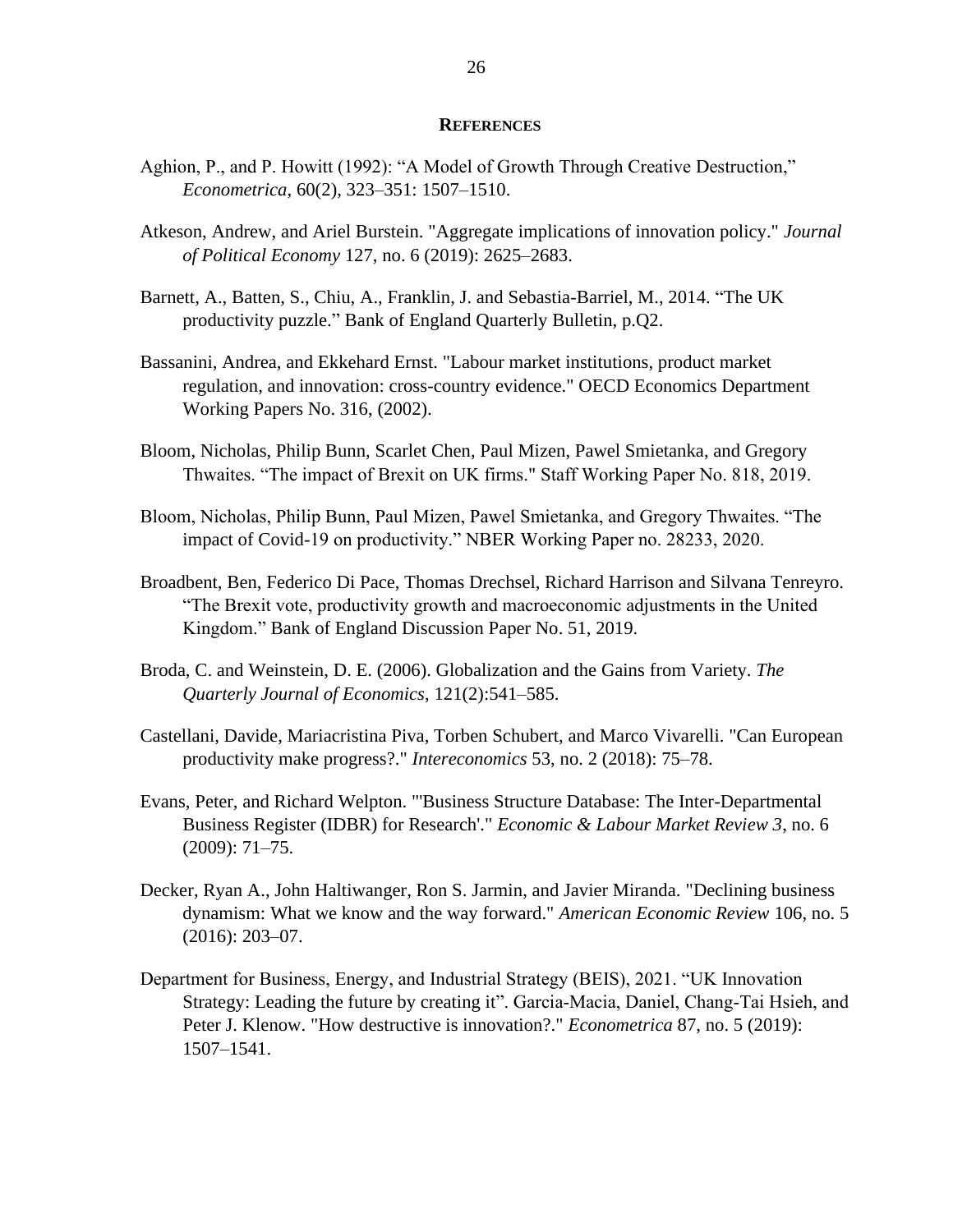- Goodridge, Peter, Jonathan Haskel, and Gavin Wallis. "Can intangible investment explain the UK productivity puzzle?." *National Institute Economic Review* 224, no. 1 (2013): R48–R58.
- Goodridge, Peter, Jonathan Haskel, and Gavin Wallis. "Accounting for the UK productivity puzzle: a decomposition and predictions." *Economica* 85, no. 339 (2018): 581–605.
- Haldane, Andrew G., 2017, "Productivity puzzles", speech by the Chief Economist of the Bank of England.
- HM Treasury, 2021. "Build Back Better: our plan for growth", HM Treasury Policy Paper.
- International Monetary Fund (IMF, 2021a), World Economic Outlook, April 2021, Chapter 2.
- International Monetary Fund (IMF, 2021b), World Economic Outlook, October 2021, Chapter 3.
- Klette, Tor Jakob, and Samuel Kortum. "Innovating firms and aggregate innovation." *Journal of Political Economy* 112, no. 5 (2004): 986–1018.
- Lui, Silvia, Russell Black, Josefa Lavandero-Mason, and Mohammad Shafat. "Business dynamism in the UK: New findings using a novel dataset." Economic Statistics Centre of Excellence (ESCoE) Discussion Paper 14 (2020).
- Moral-Benito, Enrique. "Growing by learning: firm-level evidence on the size-productivity nexus." SERIEs 9, no. 1 (2018): 65-90.
- OECD, 2020. OECD Economic Surveys: United Kingdom 2020, Chapter 2: "Boosting productivity in the service sectors".
- Parker, Simon C. (2018) *The Economics of Entrepreneurship*, Cambridge University Press: Cambridge.
- Romer, Paul M. "Endogenous technological change." *Journal of Political Economy* 98, no. 5, Part 2 (1990): S71–S102.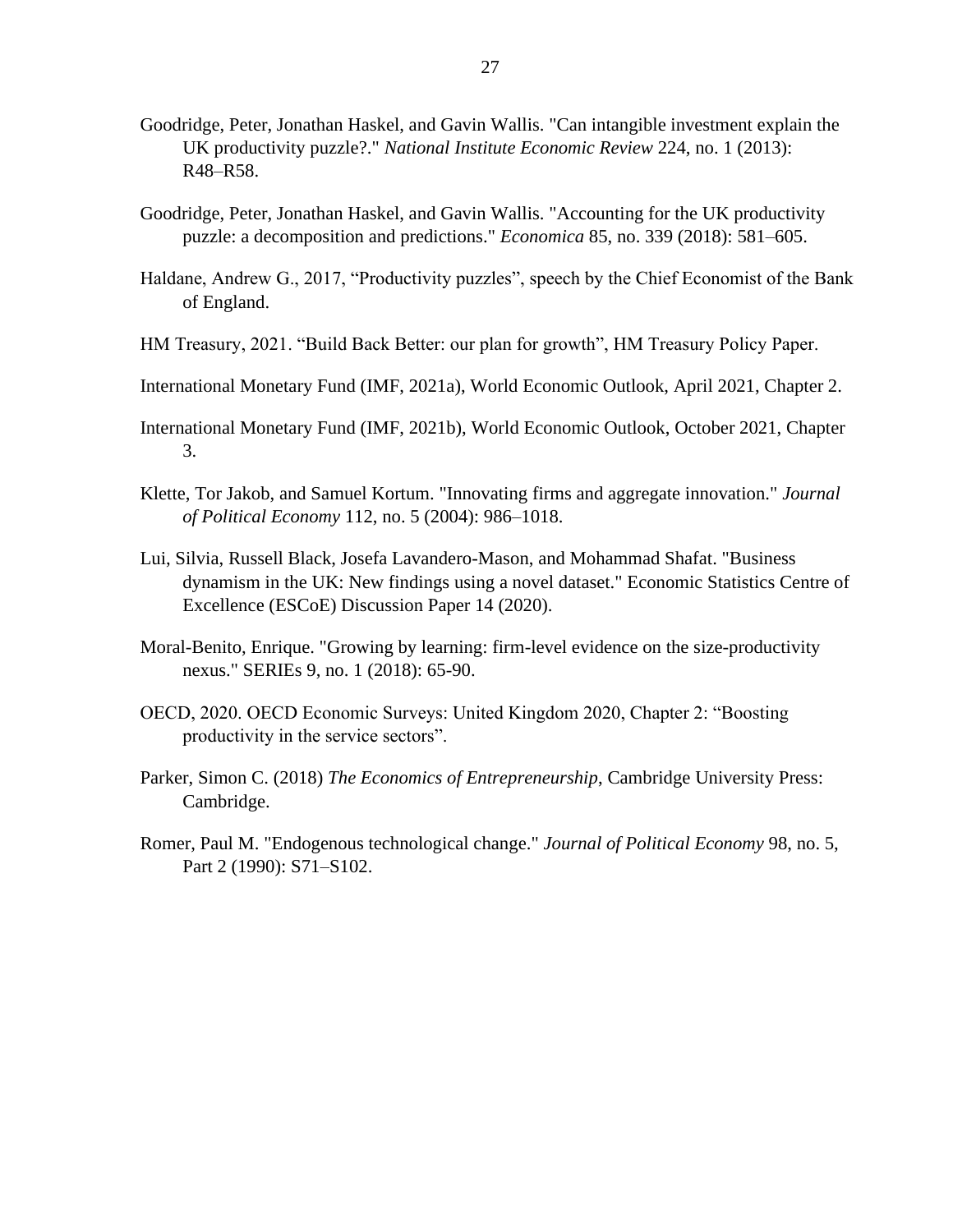#### <span id="page-27-0"></span>**APPENDIX I. MODEL EQUATIONS**

#### **Static Equilibrium**

Aggregate output is a CES combination of quality-weighted varieties:

$$
Y=\left[\sum_{j=1}^M (q_jy_j)^{1-\frac{1}{\sigma}}\right]^{\frac{\sigma}{\sigma-1}},
$$

where  $y_j$  denotes the quantity and  $q_j$  the quality of variety j. M is the number of varieties in the economy and  $\sigma$  the elasticity of substitution across varieties.

Output of variety j is given by  $y_j = l_j$ , where  $l_j$  is labor used to produce variety j.

The profit maximizing quantity of labor employed in producing variety j is

$$
l_j = \left(\frac{\sigma - 1}{\sigma}\right)^{\sigma - 1} L W^{1-\sigma} q_j^{\sigma - 1},
$$

where L is the total labor supply and W the real wage.

Employment of a firm  $L_f$  is then given by:

$$
L_f = \sum_{j=1}^{M_f} l_j = \left(\frac{\sigma - 1}{\sigma}\right)^{\sigma - 1} L W^{1 - \sigma} \sum_{j=1}^{M_f} q_j^{\sigma - 1} ,
$$

where  $M_f$  denotes the set of varieties produced by firm f.

After imposing the labor market clearing condition, the real wage is proportional to aggregate labor productivity:

$$
W \propto Y/L = M^{\frac{1}{\sigma-1}} \left[ \sum_{j=1}^M \frac{q_j^{\sigma-1}}{M} \right]^{\frac{1}{\sigma-1}}.
$$

#### **Innovation**

If a firm innovates on an existing variety, the average proportional improvement in quality weighted by employment is

$$
s_q = \left(\frac{\theta}{\theta - (\sigma - 1)}\right)^{1/(\sigma - 1)} > 1 \ ,
$$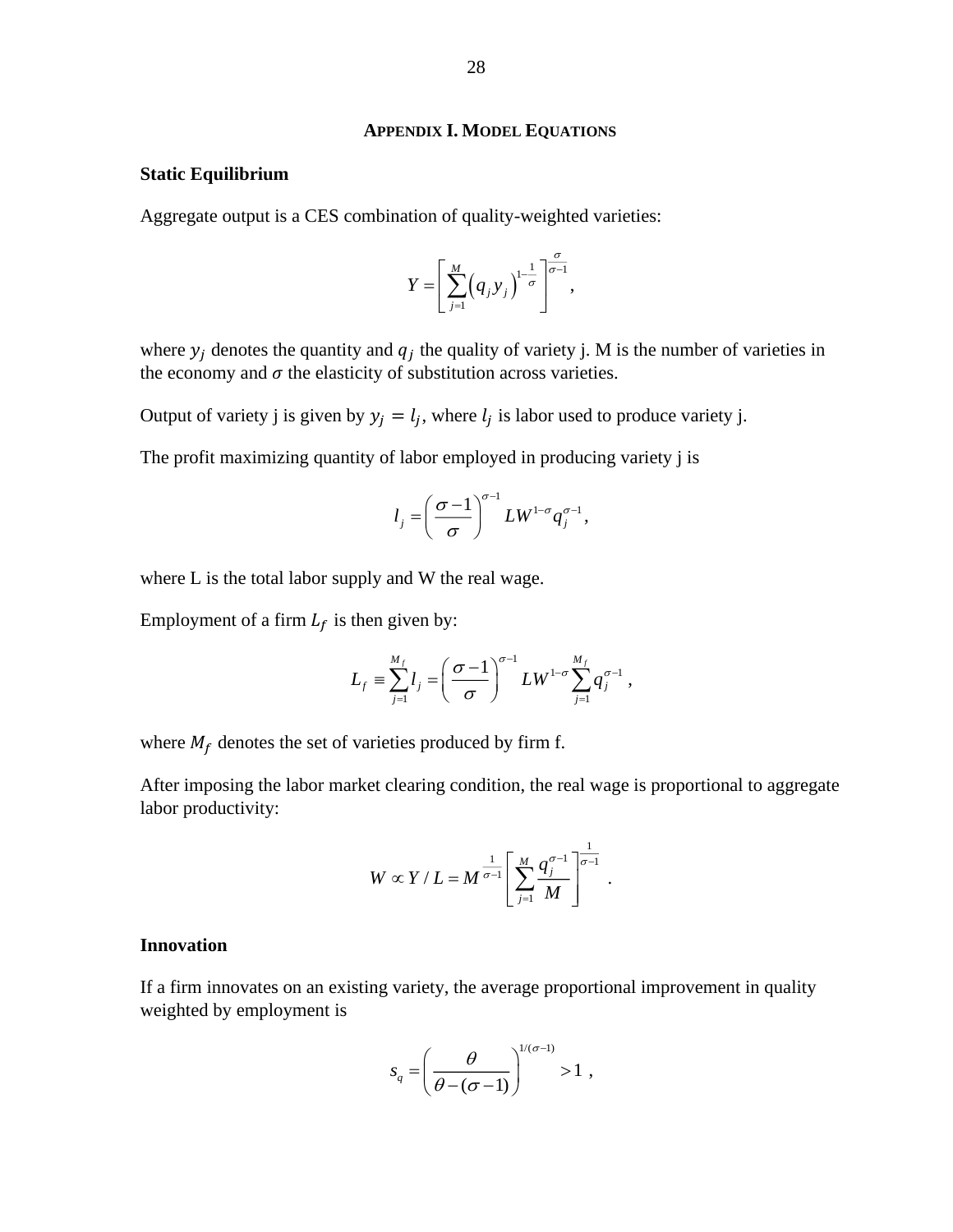where the formal definition of  $s_q$  is:

$$
s_q = \left(\mathbb{E} \tilde{q}^{\sigma-1}\right)^{1/(\sigma-1)},
$$

and  $\tilde{q}$  is the proportional step size of innovation on a given variety.

The expected aggregate productivity growth rate  $g$  as a function of innovation arrival rates and their relative quality step size is given by:

$$
\mathbb{E}\Big[(1+g)^{\sigma-1}\Big] = 1 + \underbrace{s_{\kappa}\left(\kappa_e + \kappa_i\right)}_{\text{new varieties}} + \underbrace{\left(s_q^{\sigma-1} - 1\right)\lambda_i}_{\text{own innovation}} + \underbrace{\left(s_q^{\sigma-1} - 1\right)\left(1 - \lambda_i\right)\left(\left(1 - \delta_i\right)\delta_e + \delta_i\right)}_{\text{createive destruction}} - \delta_o\psi. \tag{1}
$$

All parameters above are defined in Section II (Table 1) except for  $\delta_o$ , which denotes the (endogenous) rate at which varieties fall below the break-even quality threshold  $\psi$ .

The terms in equation (1) are grouped into the contributions from each of the three innovation sources. Alternatively, they can be grouped into the contributions of entrants and incumbents as follows:

$$
\mathbb{E}\Big[(1+g)^{\sigma-1}\Big] = 1 + \underbrace{s_{\kappa}\kappa_{e} + \left(s_{q}^{\sigma-1} - 1\right)\left(1-\lambda_{i}\right)\left(1-\delta_{i}\right)\delta_{e}}_{\text{entrants}} + \underbrace{s_{\kappa}\kappa_{i} + \left(s_{q}^{\sigma-1} - 1\right)\left(\lambda_{i} + \left(1-\lambda_{i}\right)\delta_{i}\right)}_{\text{incumibents}} - \delta_{o}\psi. \quad (2)
$$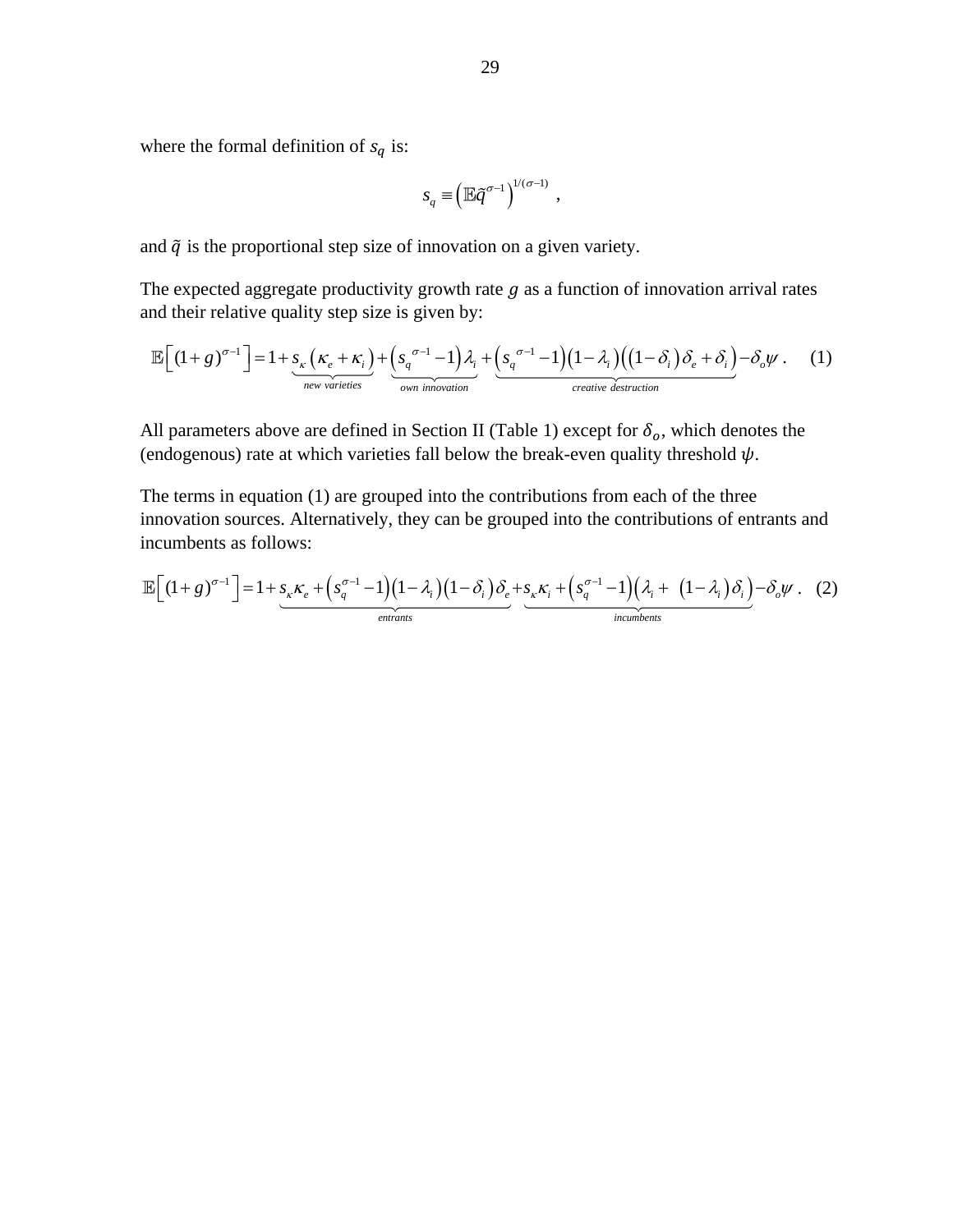#### <span id="page-29-0"></span>**APPENDIX II. SAMPLE DESCRIPTION**

The primary data source of the moments used for inference is the UK Business Structure Database (BSD), provided by the UK Office for National Statistics (ONS). The BSD is a snapshot in time of the Inter-Departmental Business Register (IDBR).<sup>1</sup> The IDBR is a life register of firms which are registered for Value Added Tax (VAT) and/or Pay As You Earn (PAYE) in the UK, and it covers approximately 99 percent of economic activity. The BSD snapshots contain unique IDBR reference values at the enterprise level underlying the overall business organization. The ONS uses these enterprise unique identifiers to create the longitudinal panel (LBSD) of firms for the period of 1997–2019 used in this work. The LBSD contains data on employment, turnover, year of birth (company start-up date), year of death (termination date), and industrial activity based on the UK Standard Industrial Classification (SIC 2003 and 2007, with the latter only available from 2007). Firm employment is defined by the current number of employees, including business proprietors.

The LBSD is cleaned to eliminate the entire time series for firms that in at least one year declare their legal status as public firms (i.e., 'Central Government body', 'Local authority', 'Nonprofit making body' and 'Public corporation'); sectors dominated by public enterprises (D 'Electricity and gas'; E 'Water supply, sewerage and waste management'; O 'Public administration and defense' , P 'Education', Q 'Human Work and Social Care Activities); T 'Activities of households as employers'; U 'Activities of extra-territorial organizations and bodies<sup>2</sup>; and 5-digit sectors containing less than five firms per SIC 5-digit-year cell<sup>3</sup>. Dropping sectors with few firms is necessary when netting out sector-level employment changes.

The model requires to define 'alive' and 'exited' firms. The sample of 'alive' firms comprises firm-year observations reported as 'active' with employment greater than zero, and 'reactivated' firms with positive employment and turnover, while the remaining observations are 'exited'. 'Active' firms denote enterprises which have at least one reporting (legal entity) unit, normally associated with a local (plant-level) unit. 'Reactivated' firms are defined as reported active in a subsequent year following the one when they declared as 'dead'. For reactivated firms the whole time series is kept, including in-between years when they show as dormant. Firms are declared 'dead' administratively after two years without any trading, following the BSD methodology paper<sup>4</sup>. The UK market economy final sample contains

<sup>1</sup> For further discussion of the BSD see https://www.enterpriseresearch.ac.uk/dataset/business-structuredatabase/.

 $2$  The letters denote sectoral sections using the SIC 2007 classification

[<sup>\(</sup>https://www.ons.gov.uk/methodology/classificationsandstandards/ukstandardindustrialclassificationofeconomi](https://www.ons.gov.uk/methodology/classificationsandstandards/ukstandardindustrialclassificationofeconomicactivities/uksic2007) [cactivities/uksic2007\)](https://www.ons.gov.uk/methodology/classificationsandstandards/ukstandardindustrialclassificationofeconomicactivities/uksic2007). The rationale for excluding those sectors is that they are dominated by non-private firms. Employment changes in non-private companies may reflect considerations other than profit-maximization, which would make the model's inference invalid.

<sup>&</sup>lt;sup>3</sup> Excluding sectors with less than five firms per SIC 5-digit-year cell leads to losing only 8,553 observations.

<sup>4</sup> Evans and Welpton, 2009.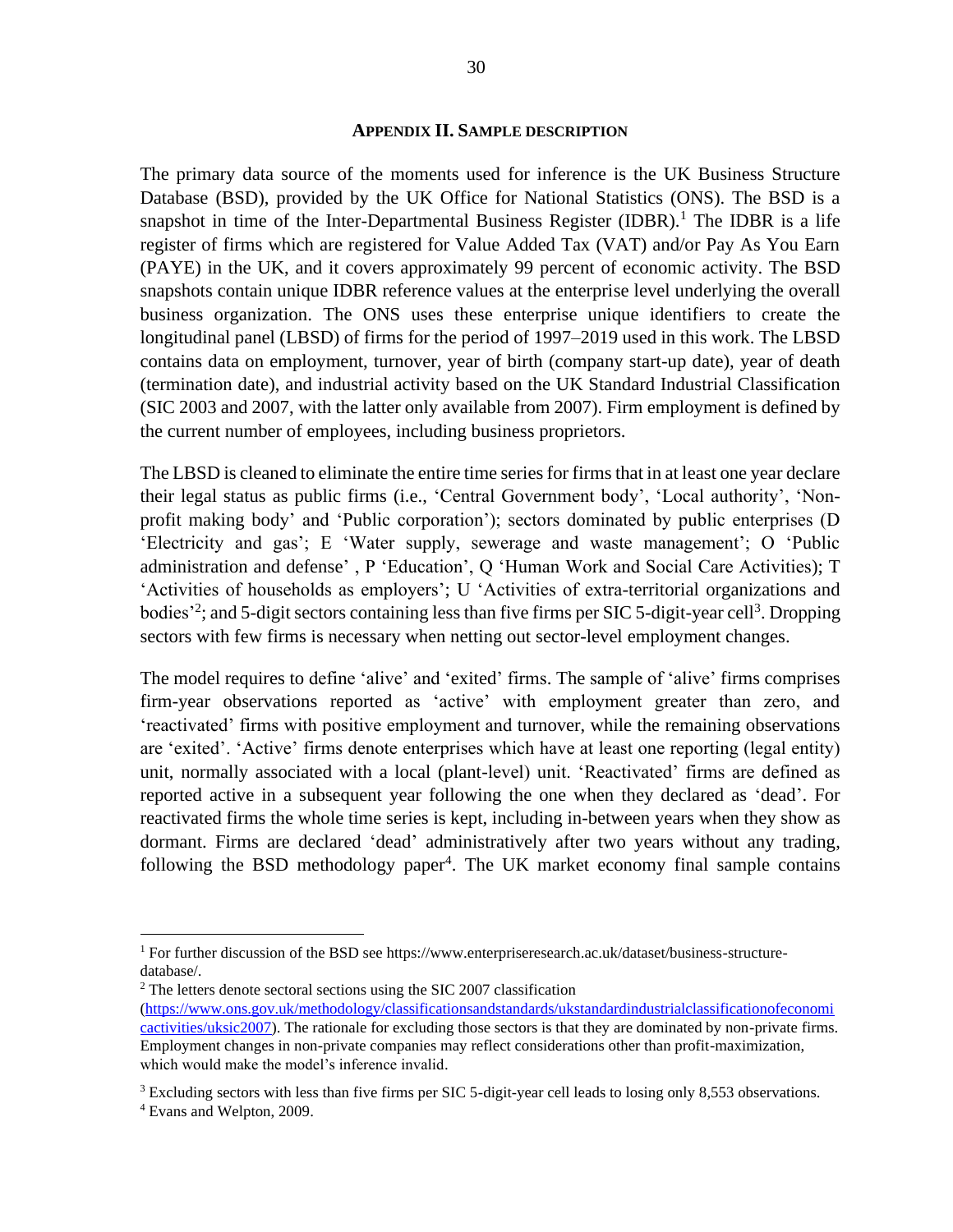46 million firm-year observations of 'alive' firms (about 2 million per year) and 14 million firm-year observations of 'exited' firms.<sup>5</sup>

The construction of sectoral sub-samples uses information on both SIC 2003 and 2007 classifications, extending SIC 2007 data availability to the period prior 2007. Relying just on SIC 2003 would lead to an imprecise sectoral classification of some firms given that a single SIC 2003 code could correspond to different SIC 2007 codes, and vice versa.

The manufacturing sector is comprised of all 5-digit-sectors falling within SIC2007 2-digit divisions 10–33. The services sector includes the following SIC2007 sections: G 'Wholesale and retail trade', I 'Accommodation & food services activities, H 'Transport & storage', J 'Information and communication', K 'Financial & insurance activities', L 'Real estate', M 'Professional scientific and technical activities', N 'Administrative and support services', R 'Arts, entertainment and recreation', S 'Other service activities'.

Within services, the 'Information and Communication' (J) sector section is comprised of the following 2-digit divisions according to the SIC 2007 classification: 58 'Publishing activities'; 59 'Motion picture, video and television programme production'; 60 'Programming and broadcasting activities'; 61 'Telecommunications'; 62 'Computer programming, consultancy and related activities'; 63 'Information service activities'. For a closer representation of the digital economy, sectors 58–60 are excluded, but 5-digit sectors 58210 'Publishing of computer games' and 58290 'Other software publishing' are included. The Wholesale and Retail Trade sector includes SIC2007 2-digit categories 45 'Wholesale and retail trade and repair of motor vehicles and motorcycles', 46 'Wholesale trade, except of motor vehicles and motorcycles', and 47 'Retail trade, except of motor vehicles and motorcycles'. The Professional Services sector includes SIC2007 2-digit categories ranging from 69 'Legal services' to 75 'Veterinary activities'.

 $<sup>5</sup>$  Lui et al. (2020) develop an alternative method to refine BSD entry and exit statistics, leveraging access to</sup> IDBR quarterly data. The trends in business dynamism they describe are consistent with the ones reported herein.